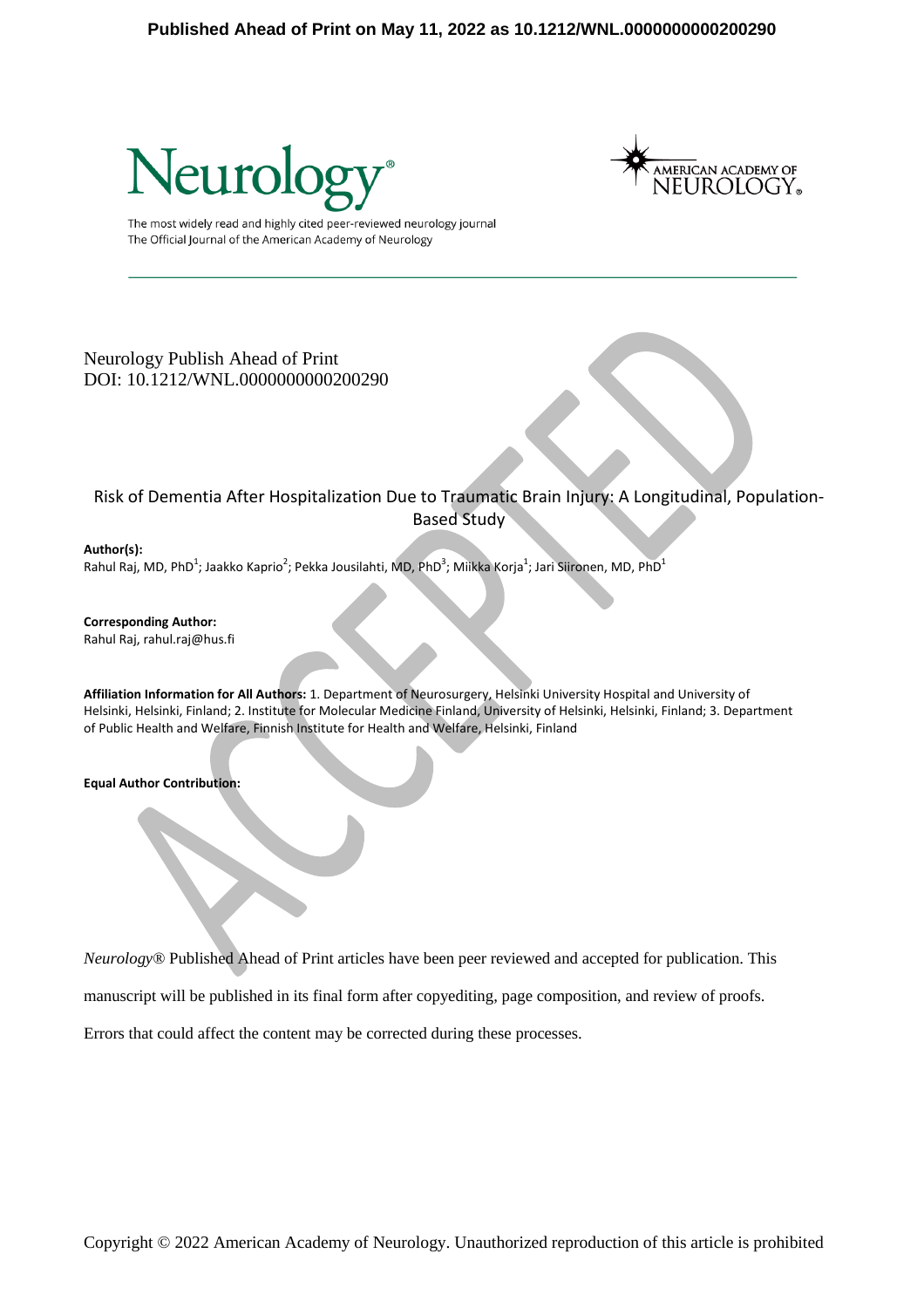#### **Contributions:**

Rahul Raj: Drafting/revision of the manuscript for content, including medical writing for content; Major role in the acquisition of data; Study concept or design; Analysis or intepretation of data

Jaakko Kaprio: Drafting/revision of the manuscript for content, including medical writing for content; Major role in the acquisition of data; Study concept or design; Analysis or intepretation of data

Pekka Jousilahti: Major role in the acquisition of data; Analysis or intepretation of data

Miikka Korja: Drafting/revision of the manuscript for content, including medical writing for content; Study concept or design; Analysis or intepretation of data

Jari Siironen: Drafting/revision of the manuscript for content, including medical writing for content; Study concept or design; Analysis or intepretation of data

#### **Figure Count:**

3

#### **Table Count:**

 $\overline{2}$ 

#### **Search Terms:**

[ 25 ] All Cognitive Disorders/Dementia, [ 52 ] All epidemiology, [ 59 ] Risk factors in epidemiology, [ 258 ] Alcohol, [ 264 ] Brain trauma, [ 321 ] Class I

#### **Acknowledgment:**

The authors wish to thank all researchers and collaborators participating in the FINRISK project.

#### **Study Funding:**

R.R. has received research grants from Medicinska Understödsföreningen Liv & Hälsa, Finska Läkaresällskapet and Svenska Kulturfonden. J.K. has been supported by the Academy of Finland (grant 312073). The funders had no role in study design, data collection and analysis, decision to publish, or preparation of the manuscript.

#### **Disclosures:**

The authors report no disclosures relevant to the manuscript.

#### **Handling Editor Statement:**

Submitted and externally peer reviewed. The handling editor was Rebecca Burch, MD, FAHS.

# ABSTRACT

**Background and objective**: Traumatic brain injury (TBI) is considered a potential modifiable dementia risk factor. We aimed to determine whether TBI actually increases the risk of dementia when adjusting for other relevant dementia risk factors.

**Methods**: National prospective longitudinal cohort study that included random and representative population samples from different parts of Finland aged 25–64 during 1992–2012. Major TBI was defined as a diagnosis of traumatic intracranial hemorrhage and hospital length of stay (LOS)  $\geq$ 3 days) and minor TBI was defined as a diagnosis of concussion diagnosis and hospital LOS ≤1 day.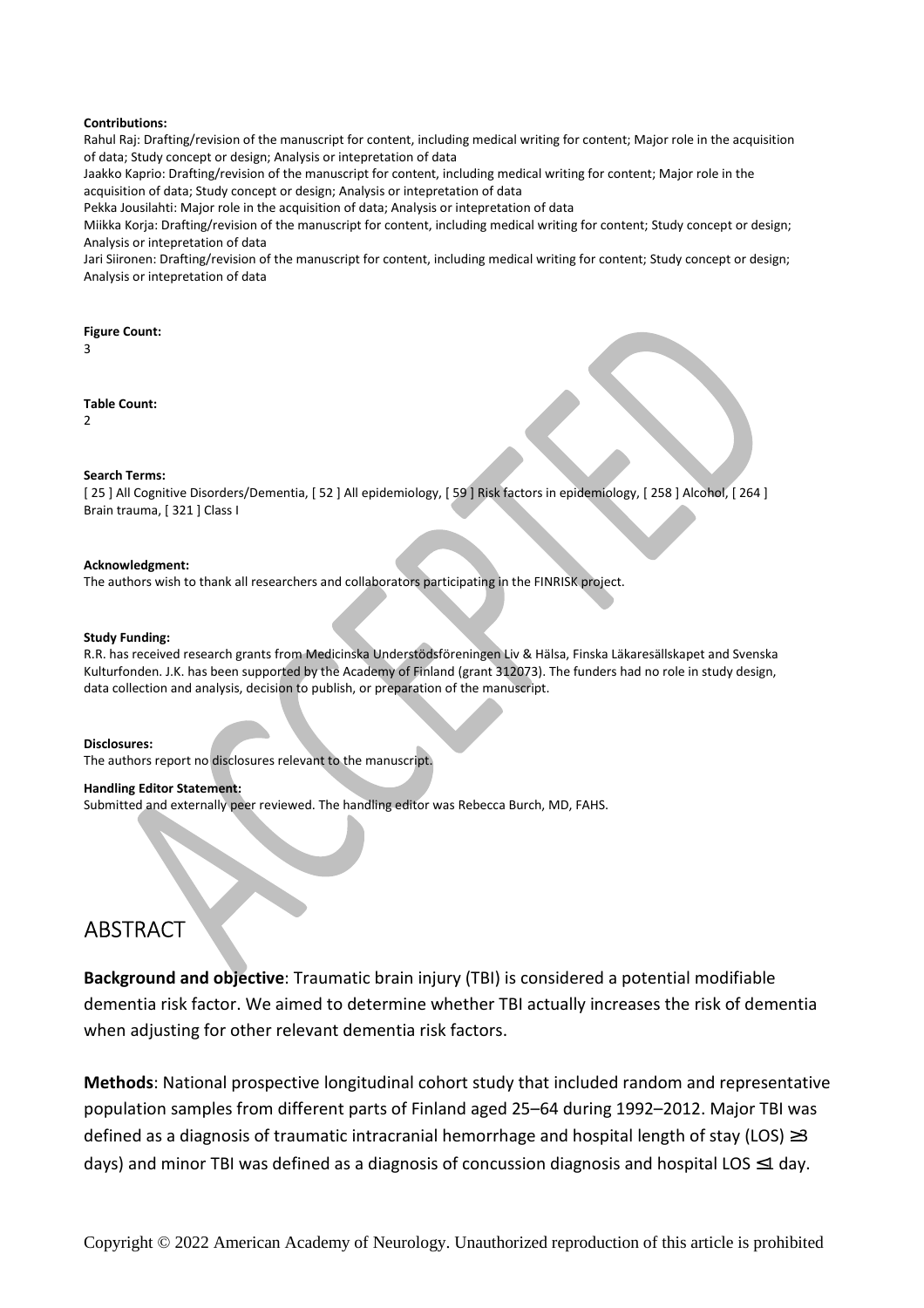Dementia was defined as any first hospital contact with a diagnosis of dementia; first use of an antidementia drug; and dementia as an underlying or contributing cause of death. Follow-up was until death or end of 2017.

**Results:** Of 31,909 participants, 288 were hospitalized due to a major TBI and 406 were hospitalized due to a minor TBI. There was a total of 976 incident dementia cases during a median follow-up of 15.8 years. After adjusting for age and sex, hospitalization due to major TBI (hazard ratio [HR] 1.51, 95% CI 1.03–2.22), but not minor TBI, increased the risk of dementia. After additional adjustment for educational status, smoking status, alcohol consumption, physical activity, and hypertension, the association between major TBI and dementia weakened (HR 1.30, 95% CI 0.86–1.97). The risk factors most strongly attenuating the association between major TBI and dementia were alcohol consumption and physical activity.

**Discussion**: There was an association between hospitalized major TBI and incident dementia. The association was diluted after adjusting for confounders, especially alcohol consumption and physical activity. Hospitalization due to minor TBI was not associated with an increased risk of dementia.

**Classification of Evidence:** This study provides Class I evidence that major TBI is associated with incident dementia

L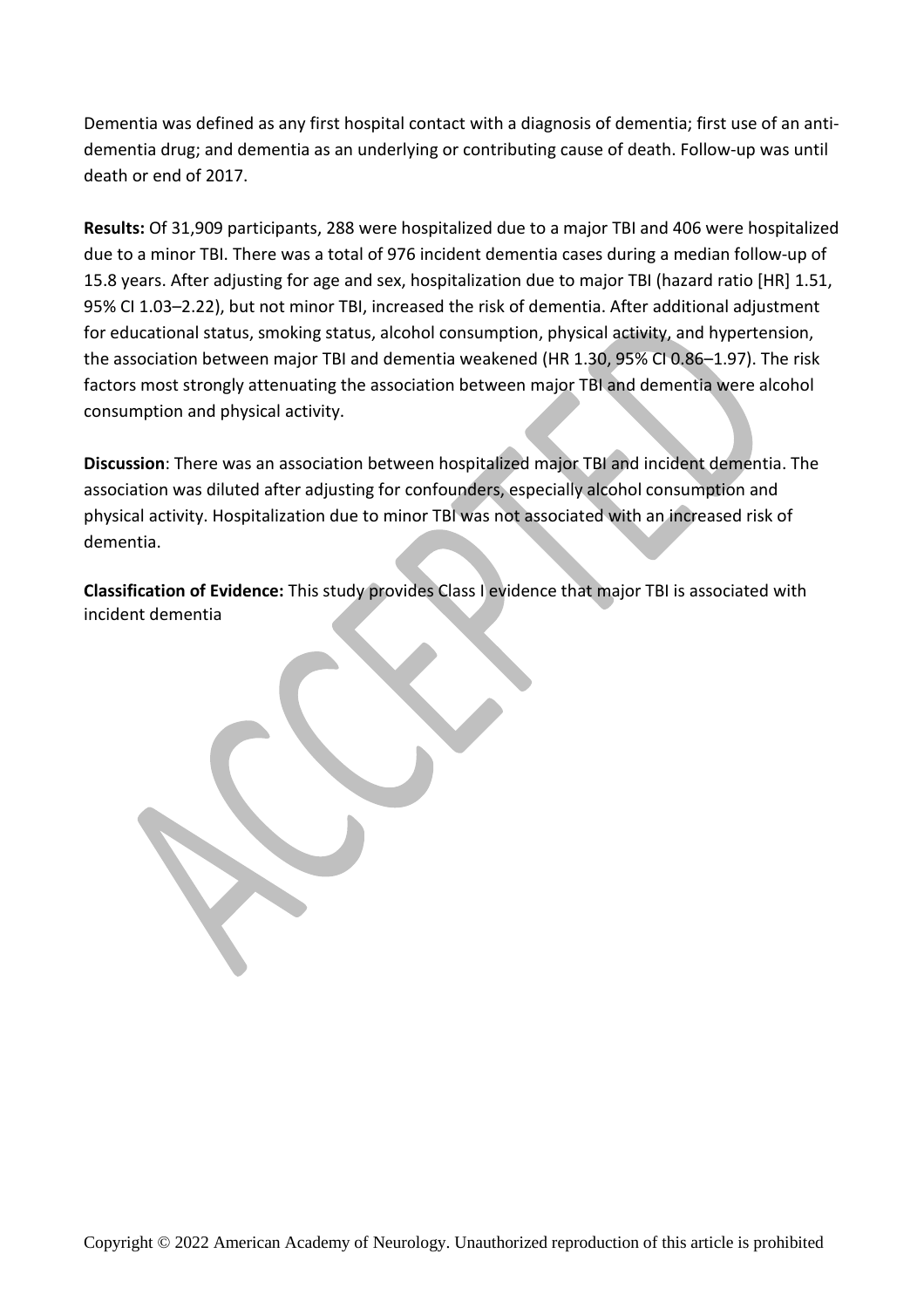# INTRODUCTION

Globally over 27 million people suffer from a traumatic brain injury (TBI) every year, and the incidence is increasing.<sup>1</sup> Some studies have found an association between TBI and dementia<sup>2–4</sup> while other studies have not observed the association<sup>5,6</sup>. Recently, TBI was added as a new, potentially specific modifiable risk factor of dementia by the 2020 Lancet Commission on dementia prevention, intervention and care.<sup>7</sup> The same review identified 11 other dementia risk factors that may confound the association of TBI with dementia. Of these, low cognitive performance, less education, substance use (heavy alcohol consumption and smoking) and low physical fitness are associated with TBI and early death in addition to their association with dementia.<sup>8–16</sup> Thus, it is essential to adjust for these when assessing the association between TBI and dementia. With the exception of one recent study by Schneider and colleagues<sup>17</sup>, no earlier studies have adequately controlled for these potential confounders that are associated with both TBI and dementia (eTable 1 in the Supplement). Still, Schneider and colleagues were not able to study the dose-dependent association between confounders such as smoking and alcohol with the risk of dementia after TBI.<sup>17</sup> Due to the steadily increasing number of people living with dementia, it is imperative to identify risk factors that might be modifiable to decrease the burden of dementia in the future.<sup>7</sup>

Our primary aim was to assess the association between TBI and dementia while adjusting for other relevant dementia risk factors. We hypothesized that, after confounding adjustment, major TBI but not minor TBI—would be associated with an increased risk of dementia.<sup>18,19</sup> Our secondary aim was to identify confounders affecting the relationship between TBI and dementia.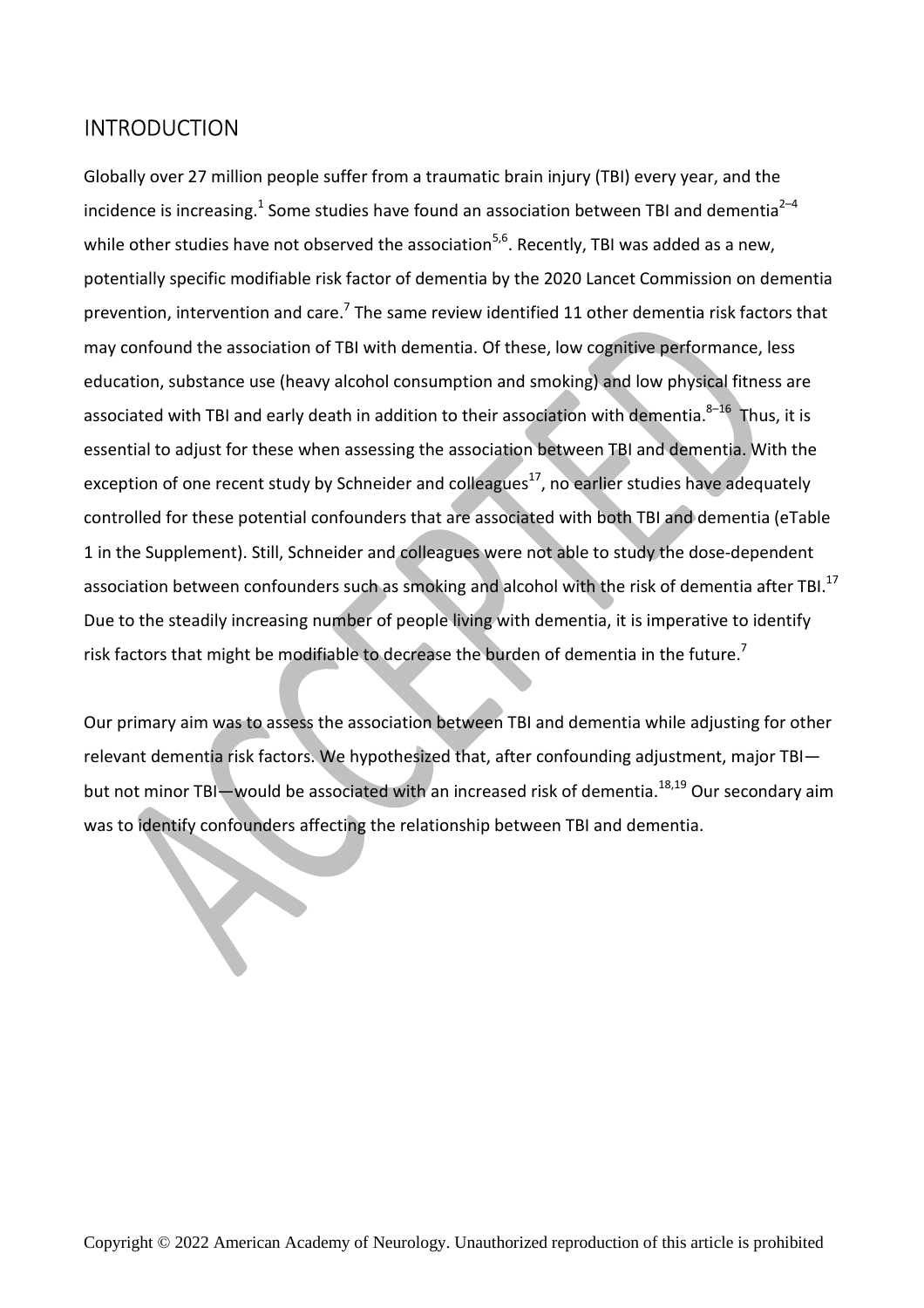# **METHODS**

### **FINRISK**

The National Institute for Health and Welfare approved the study and granted us access to the FINRISK database (THL/155/6.00.00/2019).

The FINRISK surveys have been described in detail previously.<sup>20</sup> Briefly, national FINRISK surveys have been carried out in five-year intervals since 1972, focusing on independent, population-based, random samples from various geographical areas of Finland. The surveys include a selfadministered questionnaire, physical measurements and blood samples. For this study, we obtained data from the surveys conducted in 1992, 1997, 2002, 2007 and 2012. We included participants between 25 and 64 years of age. $^{18}$  For those who participated several times, we included the first survey they completed.

## Definition of major and minor traumatic brain injury

We defined minor TBI as an International Statistical Classification of Diseases and Related Health Problems 8 or 9 (ICD-8 or ICD-9) diagnosis of 850 and an ICD-10 diagnosis of S06.0, according to the criteria of the US Centers for Disease Control and Prevention (CDC), with the exception of isolated skull fractures.<sup>18,21</sup> We defined major TBI as an ICD-8 or ICD-9 diagnosis of 851–854 or an ICD-10 diagnosis of S06.1–S06.9. To reduce the likelihood that participants with a minor TBI had a major TBI, we only considered participants hospitalized for ≤1 day. Similarly, to reduce the likelihood that participants with a major TBI only had a minor TBI, we considered participants hospitalized for ≥3 days. If a participant had a history of both minor and major TBI, the major TBI diagnosis was considered. We extracted TBI diagnoses between January 1970 and December 2017 (ICD-8 was in use until 1986, ICD-9 was used from 1987–1995 and ICD-10 was used from 1996 onwards) from the Finnish Care Register. For a treatment period to be registered a patient must be hospitalized. Thus, participants not requiring admission and observation are not captured in the Finnish Care Register. Participants with no documented hospitalization due to TBI were considered as not having suffered from a TBI. Also, participants not fulfilling the criteria for minor or major TBI (i.e. minor TBI hospitalized for >1 day and major TBI hospitalized <3 days) were not included in the final analysis.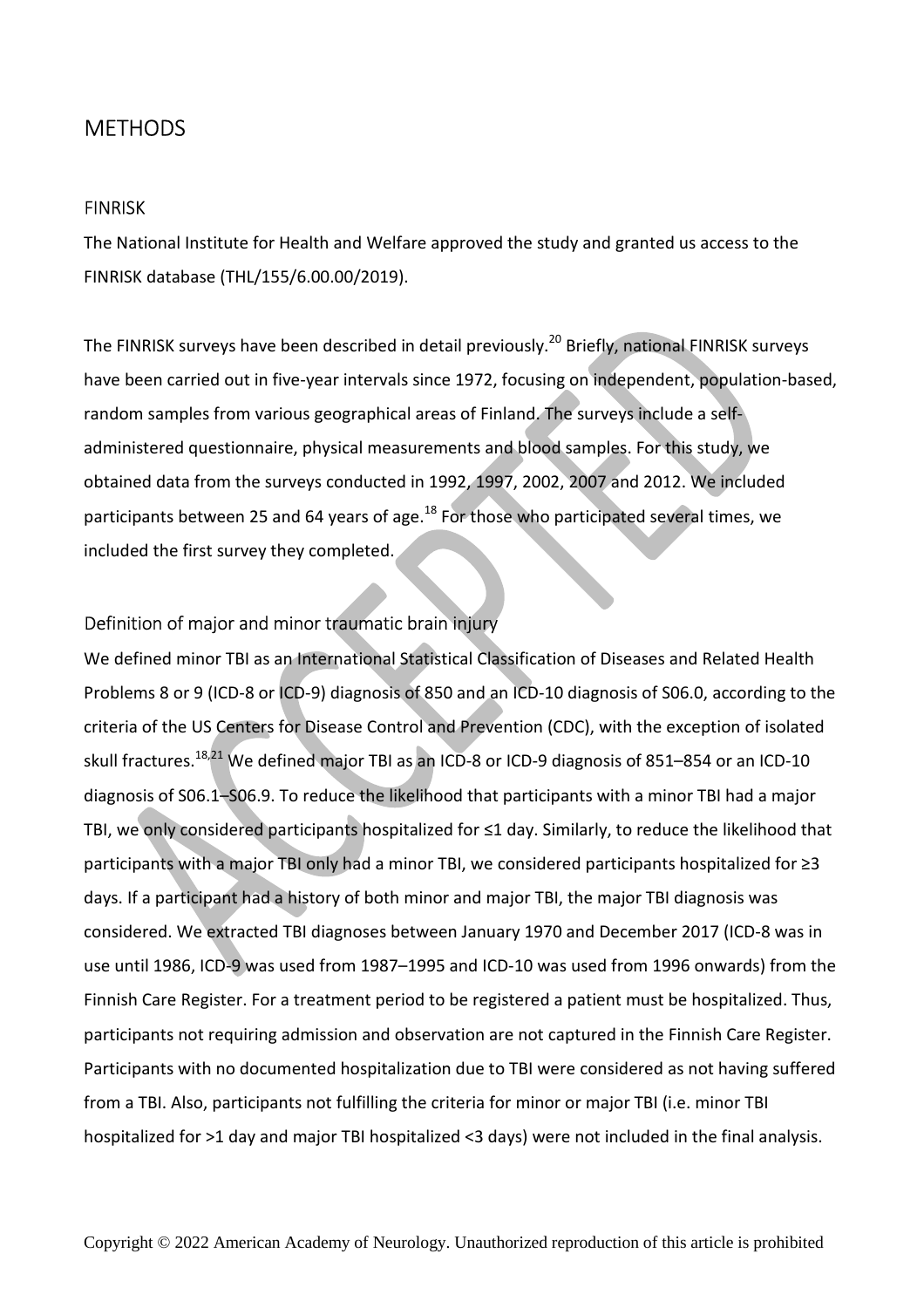## Definition of dementia

We defined the date of dementia diagnosis as the date when the participant was first prescribed an anti-dementia drug (Anatomical Therapeutic Chemical Classification System N06D\*) or as the first date on which the participant was hospitalized for any reason with a primary or secondary diagnosis of dementia. We also identified participants for whom dementia was recorded on their death certificate as an underlying or contributing cause of death through the statutory Causes of Death Register.

We obtained data regarding anti-dementia drug prescriptions through the National Social Insurance Institution's (Kela) drug register. In Finland, persons diagnosed with Alzheimer's disease (AD) are granted anti-dementia drug reimbursement given major functional impairment caused by the diagnosis. Diagnosis is based upon clinical neurological examination, cognitive testing and, if necessary, brain imaging. The national Current Care Guidelines for dementia recommend that antidementia drugs should be started for all with a new diagnosis of AD, unless there is a contraindication for their use.<sup>22</sup> Reimbursement for anti-dementia drugs started in February 1999, and it is not restricted based on the severity of dementia (i.e. there are no lower or upper limits). We collected data on all new anti-dementia drug prescriptions from 1993 until December 2017.

Regarding hospitalization with a diagnosis of dementia, we defined dementia as an ICD-8 or ICD-9 diagnosis of 331, 290 or 4378A or an ICD-10 diagnosis of G30, F00, F01, F02 or F03 <sup>23</sup>. We extracted diagnoses of hospitalized dementia between January 1970 and December 2017 from the Finnish Care Register. The validity of the Finnish Care Register, the National Social Insurance Institution's (Kela) drug register and the Causes of Death Register for dementia diagnoses is high (positive prediction values >95%). $^{23}$ 

To minimize the possibility of reverse causality, we only considered dementia diagnoses made one year after TBI.<sup>18,24</sup>

## Definition of covariates

Covariates (dementia risk factors<sup>7,15</sup>) associated with TBI were obtained through the FINRISK studies.<sup>25</sup> Educational status was defined as low, middle or high (formal years of education divided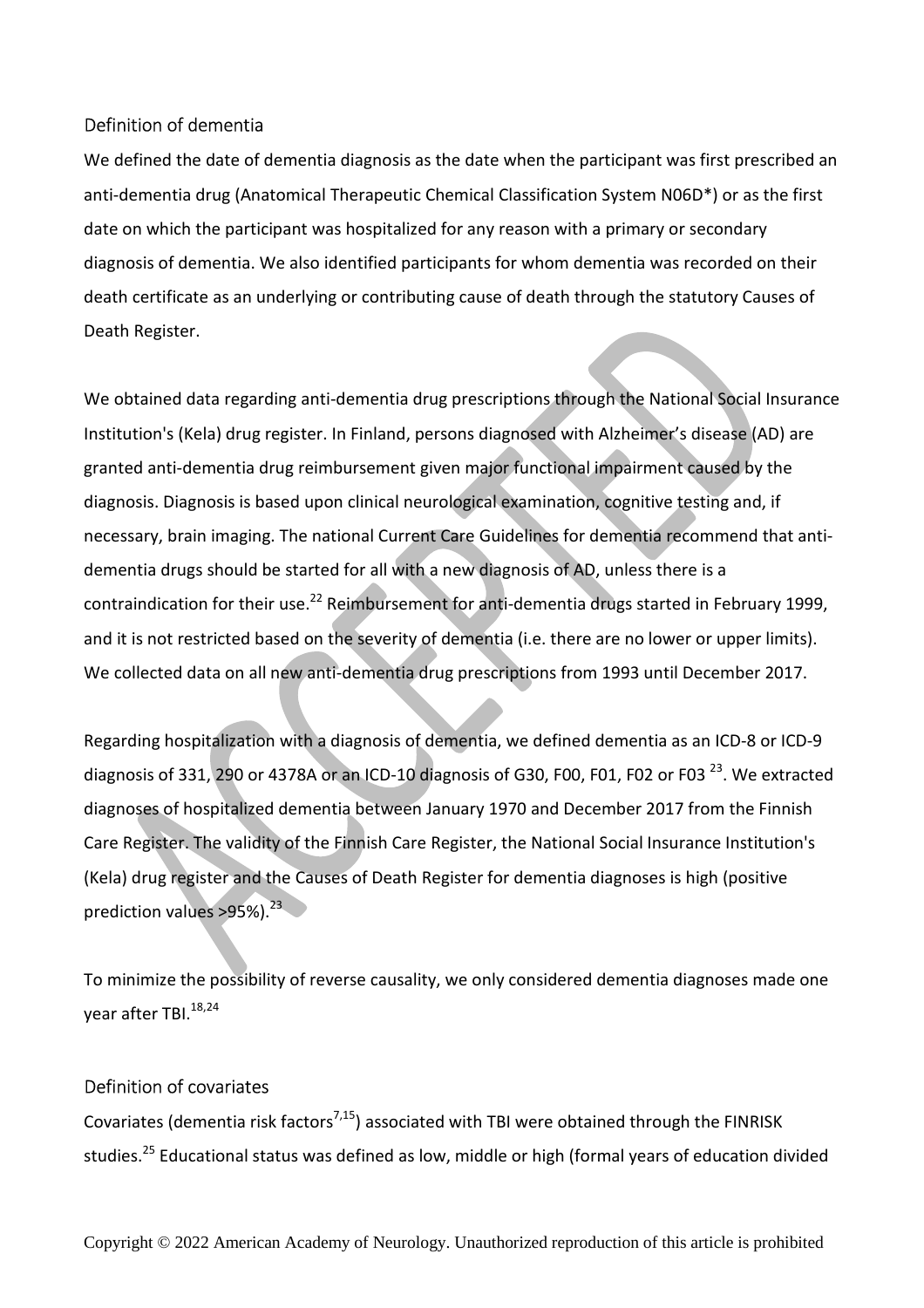into tertiles according to birth cohort and gender). Smoking status was defined as non-smoker, former smoker (stopped smoking over half a year ago) or current smoker, and we divided current smokers based on the number of cigarettes used per day (≤15 cigarettes/day or >15 cigarettes per day). Alcohol consumption was defined as non-drinker, light drinker (1–13 drinks/week for men or 1–6 drinks/week for women), moderate to heavy drinker (>14 drinks/week for men or >7 drinks/week for women). Leisure time physical inactivity was defined as sedentary, light activity (light exercise, such as walking, for at least 4h per week) or moderate to intensive activity (heavy exercise, such as running, for at least 3h per week). Hypertension was defined based on a systolic blood pressure of >140 mmHg or a diagnosis of hypertension prior to participation. Detailed descriptions and definitions of the covariates can be found in the eMethods in the Supplement.

### Statistical analyses

We used Stata (version 15, StataCorp, College Station, TX) to conduct the statistical analyses.

Participants were considered to enter the study at the time of their participation in a FINRISK study, and participant age was the underlying time parameter. We defined the end of follow-up as death, date of dementia diagnosis or December 31, 2017, whichever came first.

To assess the association between TBI and risk of dementia, we used Cox proportional hazard models. We separately compared participants with a history of minor and major TBI to participants with no TBI. We created a partially adjusted model and a fully adjusted model. In the partially adjusted model, we adjusted for sex and year of FINRISK participation. In the fully adjusted model, we also adjusted for educational status, smoking status, alcohol consumption, leisure time physical activity and hypertension  $7,15$ . In the primary analysis, all participants with TBI were included, regardless of whether the TBI occurred before or after FINRISK participation.

The results are presented as hazard ratios (HRs), subhazard ratios (sHRs) or odds ratios (ORs) with 95% confidence intervals (CIs). According to the Schoenfeld residuals, our models met the proportional assumption criteria. Because of the low number of missing data per variable, we performed complete case analyses (≤2%, Table 1).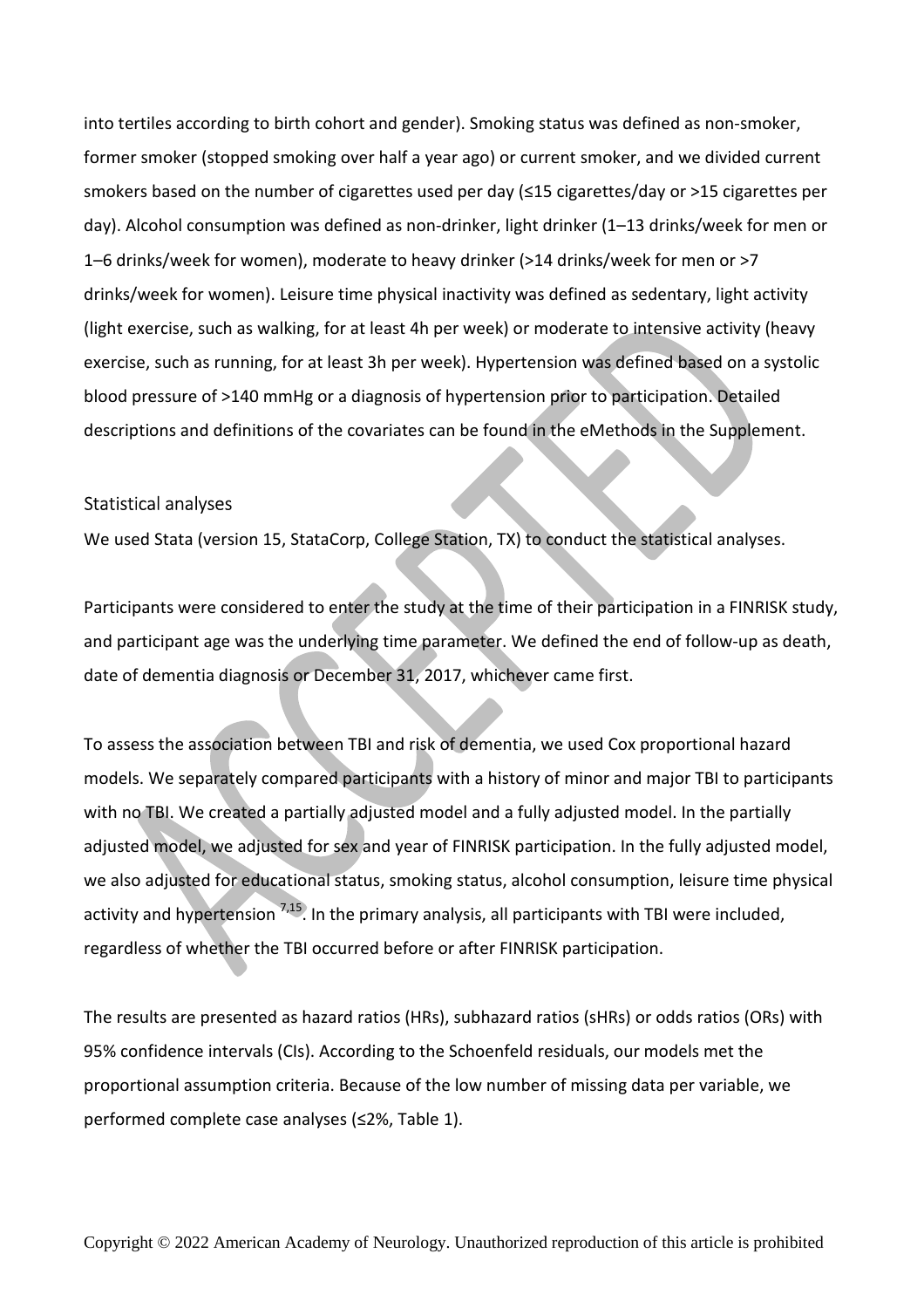We followed the STROBE (Strengthening the Reporting of Observational studies in Epidemiology) statement to report our results.<sup>26</sup>

## Sensitivity analyses

TBI, especially major TBI, is associated with a high excess risk of death, and it shares risk factors with dementia <sup>8,13,14,27,28</sup>. Thus, participants with a history of TBI prior to FINRISK participation represent a select cohort of participants who survived the initial TBI (and thus were able to participate). Therefore, we performed a sensitivity analysis that included only those who were hospitalized due to a TBI after FINRISK participation. Further, we conducted another sensitivity analysis to evaluate the association between TBI and dementia using a competing risks model  $^{29}$ .

## Nested cohort analyses

We also conducted two nested cohort analyses. In the first (case–control), we matched participants by analysis time (*sttocc* in Stata, 4 controls and 1 case) and sex to account for potential differences in follow-up time between participants with and without TBI. We assessed the association between TBI and dementia using conditional logistic regression, adjusting for educational status, smoking status, alcohol consumption, leisure time physical activity and hypertension.

In the second analysis (exposed–nonexposed), we matched up to two non-TBI controls with participants with minor TBI and participants with major TBI by sex, educational status, smoking status, alcohol consumption, leisure time physical activity and hypertension (*ccmatch* in Stata) to verify the results of the primary analysis. We assessed the association between TBI and dementia in a matched Cox proportional hazard model, using age as the underlying parameter.

# Standard Protocol Approvals, Registrations, and Patient Consents

Written consent was obtained from each participant and the surveys obtained permissions from the ethics committee, which varied over time. For the first used in this study, in 1997, the approval was obtained from the Ethics Committee for the National Public Health Institute. For the three latest surveys, in 2002, 2007 and 2012, the approval was obtained from the Ethics Committee for the Helsinki and Uusimaa Hospital District. For secondary use of the FINRISK database, the National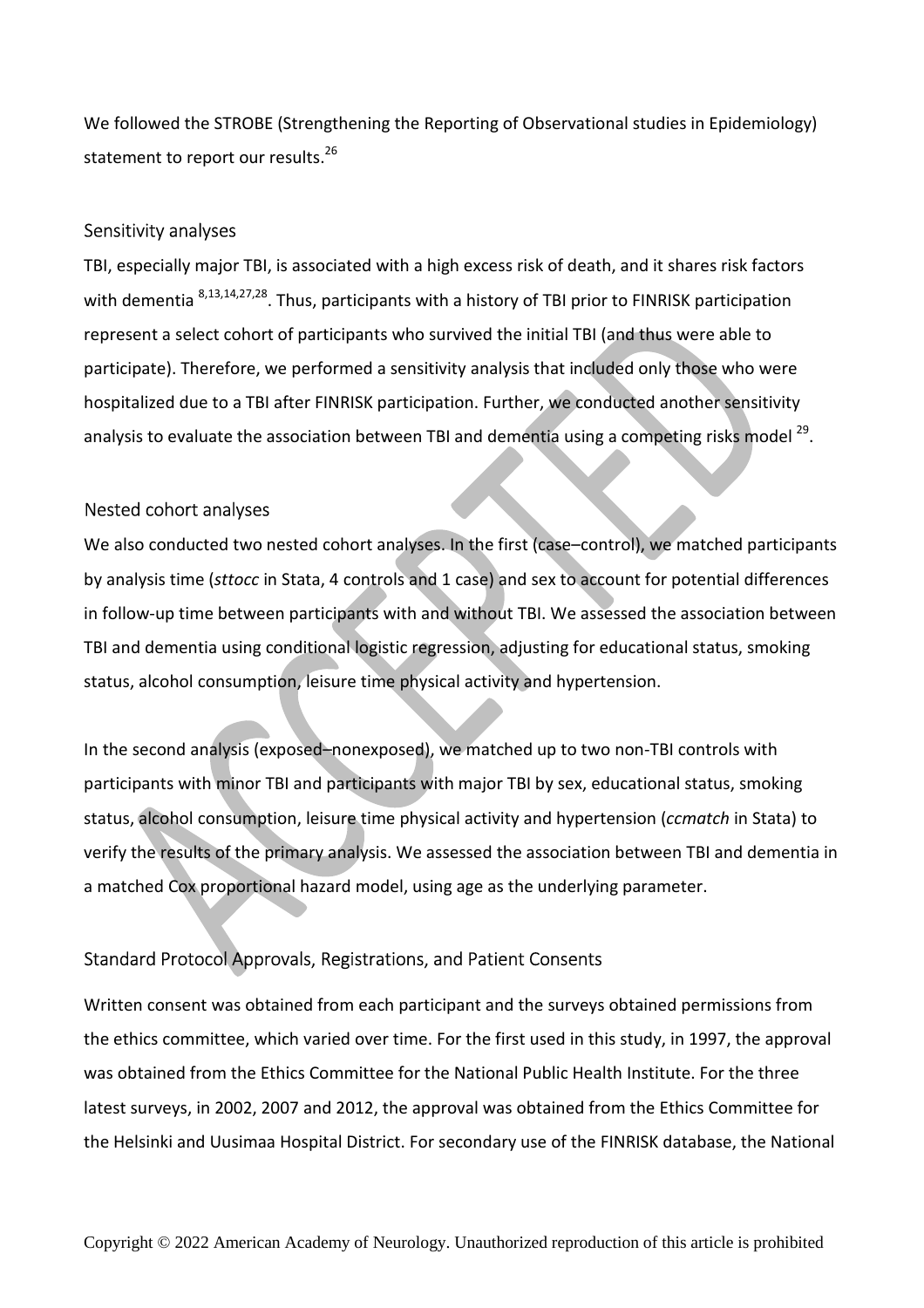Institute for Health and Welfare approved the study and granted us access to the database (THL/155/6.00.00/2019).

# Data sharing statement

The datasets analyzed during the current study are not publicly available due to restrictions based in the General Data Protection Regulation (GDPR) on sensitive data such as personal health data. The access to the data may be requested through the Finnish Institute for Health and Welfare (THL) Biobank (https://thl.fi/en/web/thl-biobank/for-researchers).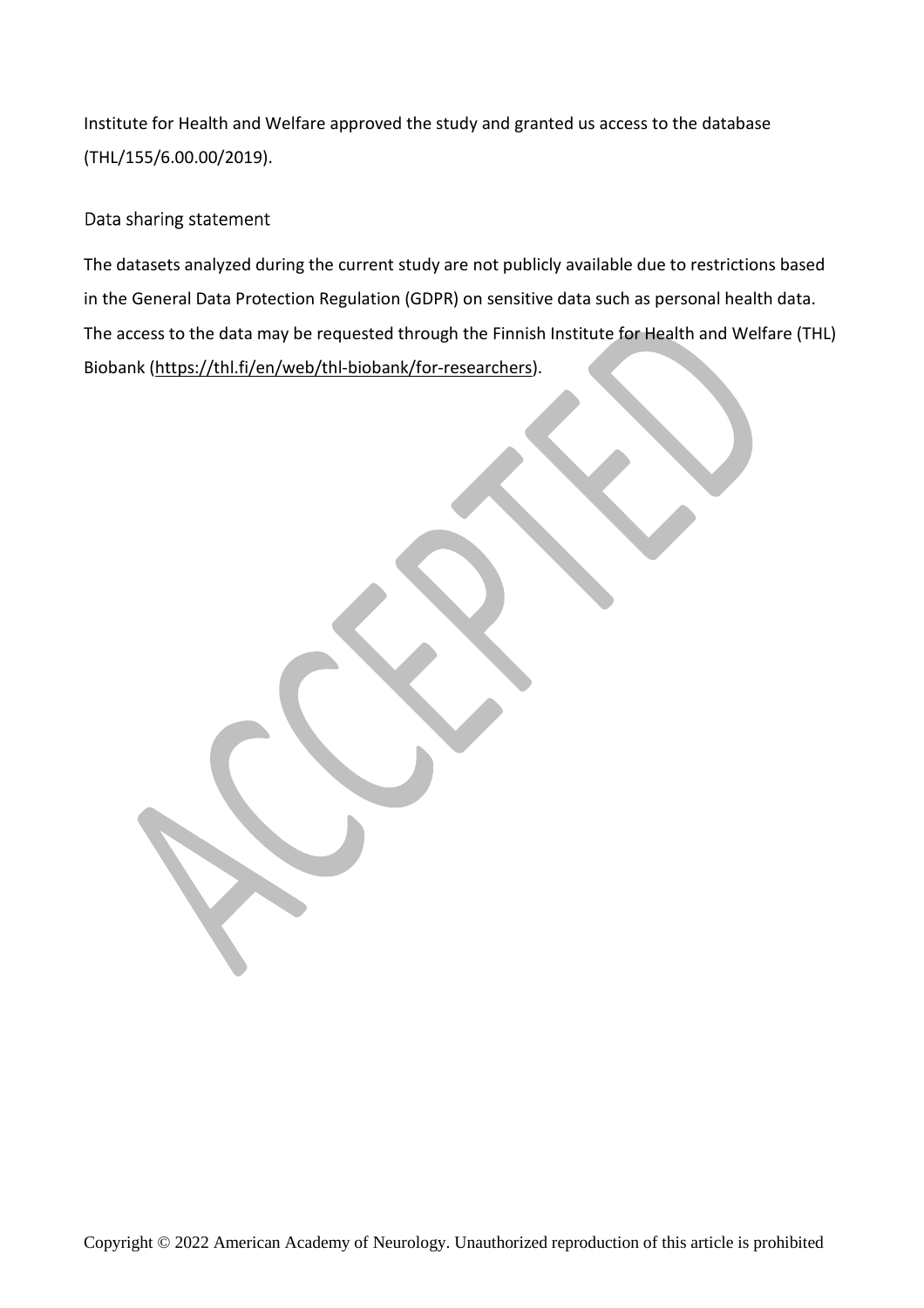# RESULTS

The whole cohort constituted 32,385 individuals (eTable 2 in the Supplement) out of which 31,909 were included in the analysis (Table 1). The total time at risk from enrollment was 500,954 personyears (median 15.8 years). Of the total population, 288 participants (0.9%) had a history of major TBI (127 participants before FINRISK participation) and 406 (1.3%) had a history of minor TBI (238 participants before FINRISK participation) without a history of dementia at baseline or within one year of injury (Figure 1). The median time-at risk for participants in the no TBI group was 15.8 years compared to 15.8 and 15.9 years in the minor and major TBI groups, respectively. There were no major differences in the risk factors for participants with TBI before or after FINRISK participation (eTable 3 in the Supplement). Participants experiencing a TBI after enrollment had slightly longer times at risk than participants experiencing a TBI after enrollment. The median age at the time of minor TBI was 40.1 years, compared to 54.3 years for major TBI. Females comprised a minority of participants with major TBI (28.5%), but 41.4% and 53.9% of those with minor or no TBI, respectively. Low educational status, moderate to heavy alcohol consumption, smoking, less leisure time physical activity and hypertension were more frequent among participants with major TBI than among participants with minor or no TBI (Table 1).

During follow-up, 9.9% (n = 3,095) of participants with no TBI died, compared to 36.1% (n = 104) of participants with major TBI and 13.1% (n = 53) of participants with minor TBI. The median age of death for participants in the no TBI group was 69.3 years, compared to 70.6 years for participants in the major TBI group and 71.4 years for participants in the minor TBI group (eTable 4 in the Supplement). Major TBI increased the risk of death, with an HR of 1.85 (95% CI 1.52–2.45) after adjusting for sex and age. In contrast, minor TBI was not associated with an increased risk of death (HR 1.17, 95% CI 0.89–1.54).

## Risk of dementia after traumatic brain injury in the FINRISK cohort

There was a total of 976 new dementia cases (Figure 2). The median age at diagnosis was 75.4 years, and 54.9% (n = 554) of cases were female. Of the 288 participants with major TBI, 9.4% (n = 27) developed new dementia, compared to 2.2% (n = 9) and 3.0% (n = 940) of participants with minor TBI and no TBI, respectively. The median time from TBI to dementia diagnosis was 11.8 years (IQR 5.9–26.5) after major TBI and 17.5 years (IQR 7.2–26.3) after minor TBI. Participants with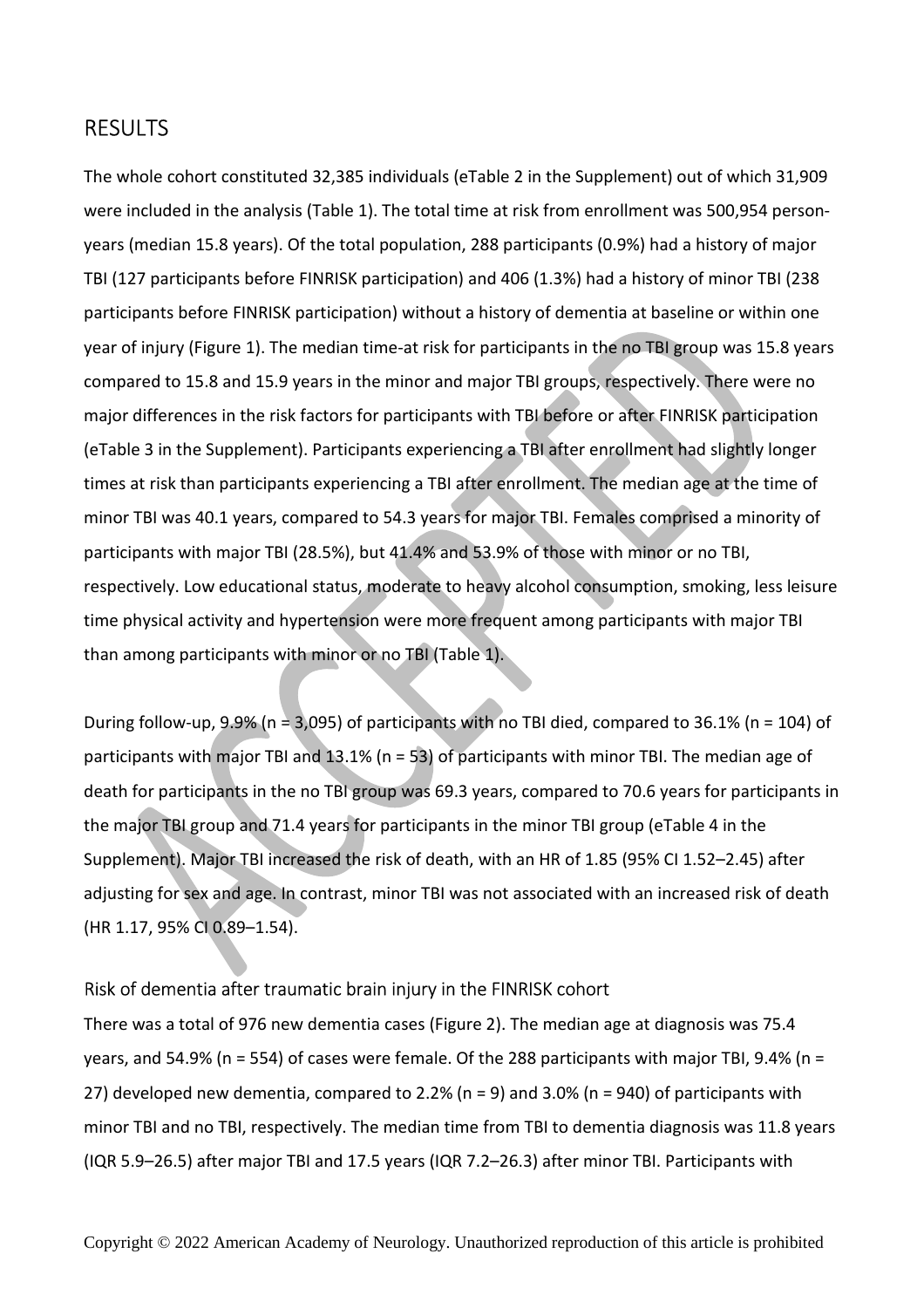major TBI were younger at the time of dementia diagnosis than those with minor or no TBI (eTable 4 in the Supplement).

Participants developing dementia with a history of minor TBI were less educated (low education level 67% vs. 19%), consumed less alcohol (moderate-to-heavy drinking 0% vs. 16%), smoked less (non-smoker 78% vs. 38%), and were less physically active (moderate to intense activity 0% vs. 20%) (eTable 5 in the Supplement).

The unadjusted incidence increased with age and was highest for those with major TBI across all age groups (eTable 6 in the Supplement). In the partially adjusted model, there was no association between minor TBI (HR 0.67, 95% CI 0.35–1.29) and increased risk of dementia. Major TBI was associated with increased risk of dementia, with an HR of 1.51 (95% CI 1.03–2.22, Table 2). However, in the fully adjusted model, the association between major TBI and dementia was diluted (HR 1.30, 95% CI 0.86–1.97).

In the fully adjusted risk model, higher educational status, light alcohol consumption and moderate to intensive leisure time physical activity were associated with a decreased risk of dementia (Figure 3). The risk factor analysis showed that the association between major TBI and risk of dementia was the most diluted after adjusting for alcohol consumption and leisure time physical activity (HR with no risk factor adjustment 1.51, 95% CI 1.03–2.22, HR after adjusting for alcohol consumption HR 1.39, 95% CI 0.93–2.07, eTable 7 in the Supplement).

## Sensitivity and nested cohort analyses

In the sensitivity analysis including only those who sustained a TBI after FINRISK participation, there was no association between TBI (regardless of severity) and dementia (HR for minor TBI 0.41, 95% CI 0.14–1.10, HR for major TBI 0.75, 95%. CI 0.40–1.41, eTable 8 in the Supplement). The predictors associated with a lower risk of dementia were the same (high education, light alcohol consumption, physical activity). The competing risks model revealed no association of either minor TBI (sHR 0.64, 95% CI 0.33–1.23) or major TBI (sHR 1.18, 95% CI 0.77–1.83) with risk of dementia (eTable 9 in the Supplement).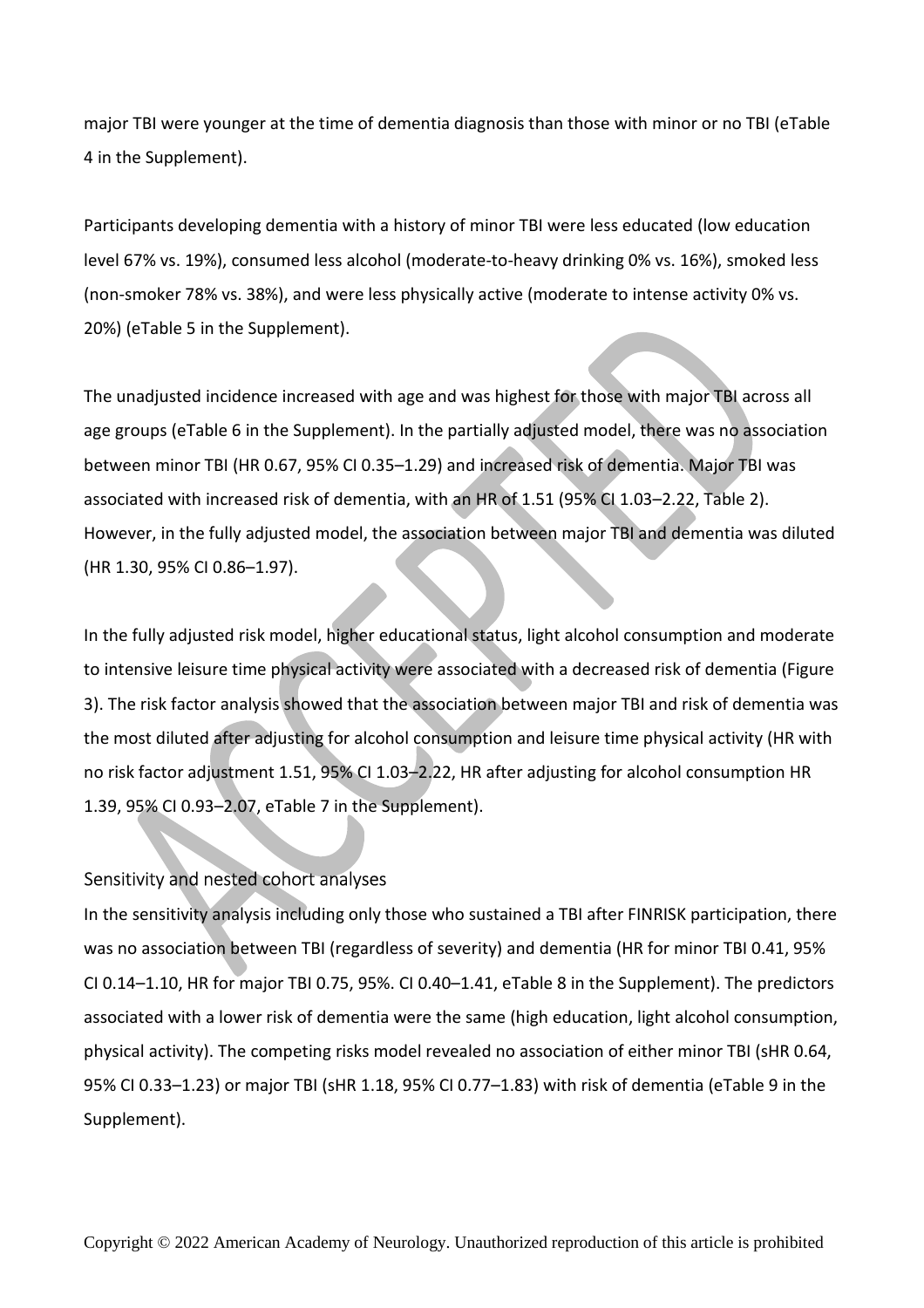The nested case–control analysis included 988 cases and 3,952 controls that were matched according to analysis time (eTable 10 in the Supplement). No association between minor TBI (OR 0.72, 95% CI 0.35–1.48) or major TBI (OR 1.20, 95% CI 0.74–1.96) and dementia was found (eTable 11 and eTable 12 in the Supplement).

The nested matched exposed–nonexposed analysis included 1,477 non-TBI controls, 405 participants with minor TBI and 575 participants with major TBI that were matched based on risk factors (eTable 13 in the Supplement). No association between minor TBI (HR 0.78, 95% CI 0.36– 1.71) or major TBI (HR 1.66, 95% CI 0.90–3.07) and dementia was found (eTable 14 in the Supplement).

# Classification of Evidence

This study provides Class I evidence that major TBI is associated with incident dementia.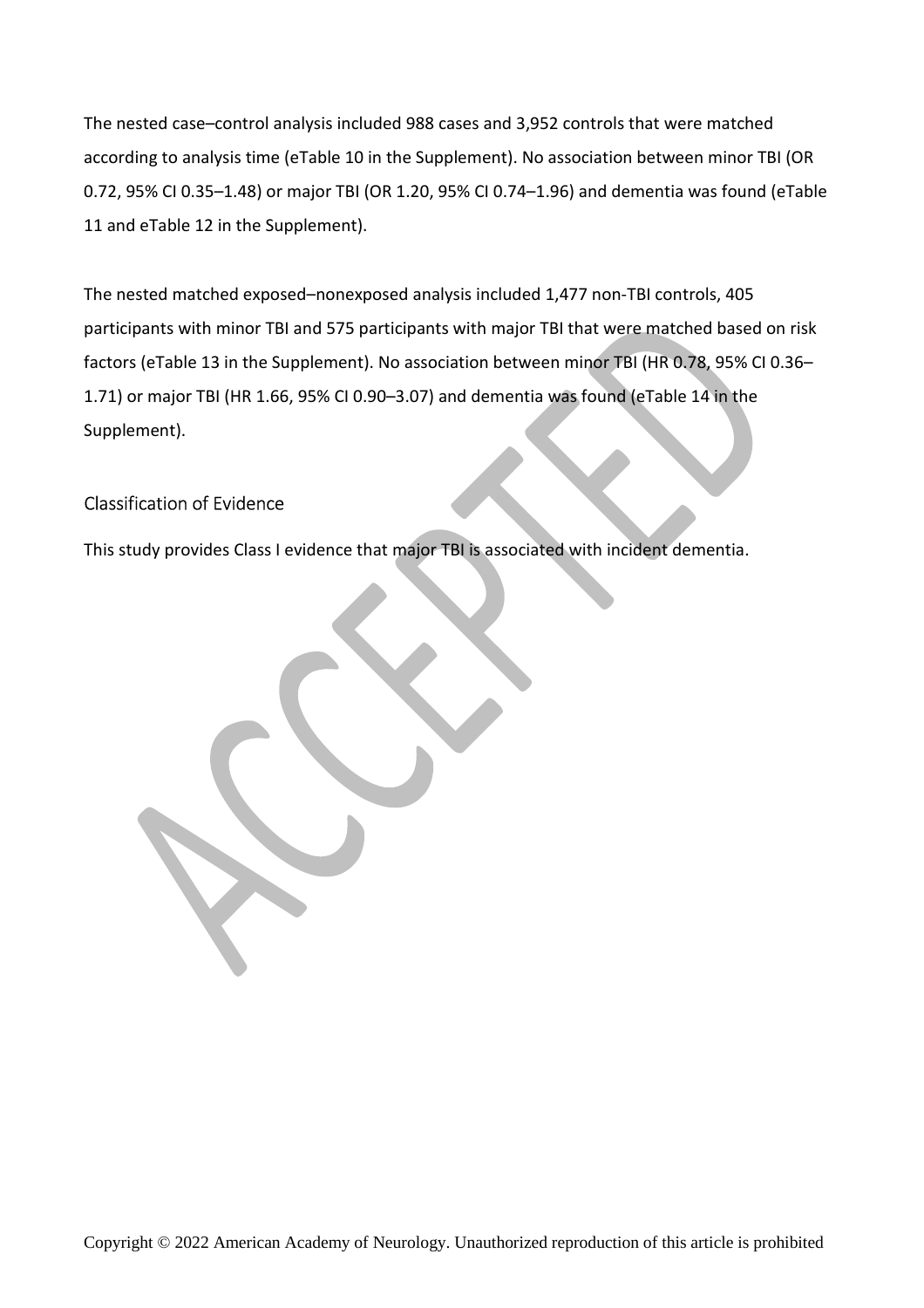# **DISCUSSION**

### Principal findings

In this large, longitudinal FINRISK cohort, we found an association between major TBI and dementia after adjusting for age and sex, but this association weakened after adjusting for other relevant dementia risk factors (especially alcohol consumption and physical activity). Still, the association between major TBI and dementia seems rather robust, considering the previous literature.<sup>7</sup> Higher education, light alcohol drinking behavior (in comparison to no or moderate-to-heavy drinkers) and physical activity seemed to decrease the risk of dementia after TBI. We found no association between hospitalization due to a minor TBI and dementia.

### Comparison to previous studies

Norström<sup>3</sup> and Fann<sup>2</sup> and colleagues showed that the risk of dementia seems to be highest during the first year after both mild and severe TBI, with hazard or odds ratios between 4–6 during the first year and hazards or odds ratios below 1.5 after the first year. The proposed mechanism of TBI induced dementia relates to hyperphosphorylated tau pathology<sup>30</sup>, persistent neuroinflammation<sup>31</sup> and amyloid beta pathology<sup>32</sup>. However, it is unlikely that these processes would lead to clinical manifestations of dementia within a few months of TBI.<sup>33</sup> Thus, early post-TBI diagnoses of dementia is more likely to be a result of reverse causality or due to direct TBI-related brain parenchyma injury and cognitive decline.<sup>34</sup> Further, the clinical manifestations of these pathological changes seem to occur only after major TBI and not after minor TBI.

TBI, especially major TBI, is associated with a high excess risk of death.<sup>12,35,36</sup> Thus, it is possible that some TBI survivors die before the clinical manifestation of dementia, making it seem like TBI does not increase the risk of dementia.<sup>24</sup> Further, TBI, dementia and early death share similar risk factors, such as low cognitive performance, less education and heavy alcohol consumption<sup>8–</sup> 10,13,14,27,28,37,38, making it essential to adjust for these when assessing the association between TBI and dementia. Based on a previous meta-analysis<sup>39</sup> and four new studies<sup>2,3,40,41</sup>, TBI was added as a potential modifiable risk factor of dementia by the 2020 Lancet Commission on dementia prevention, intervention and care. However, the meta-analysis did not adjust for factors such as sex, alcohol consumption or comorbidities.<sup>39</sup> In addition, the four new epidemiological studies<sup>2,3,40,41</sup>, although large in size, adjusted for comorbidities and risk factors by using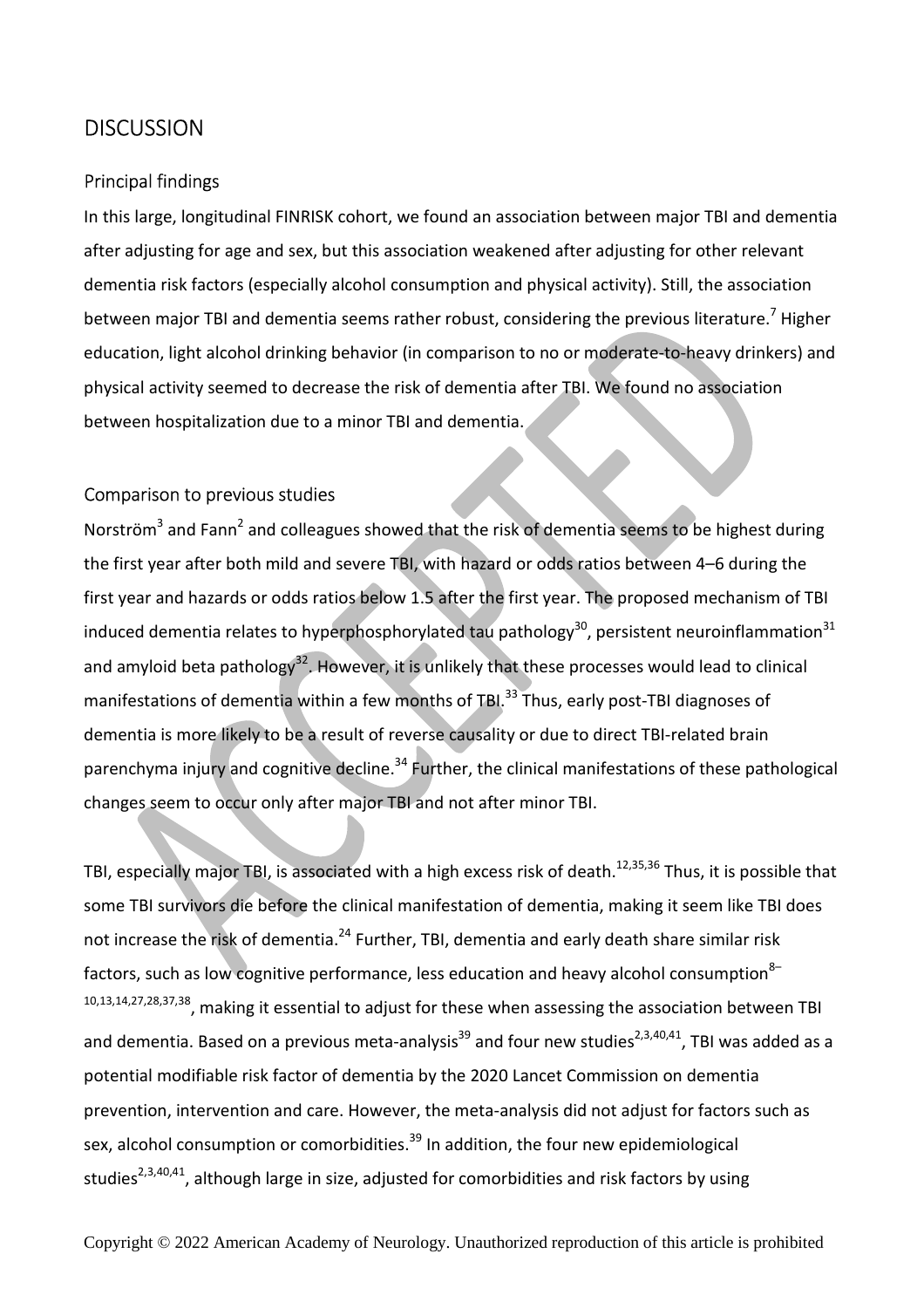hospitalized diagnostic codes (eTable 1 in the Supplement). This meant, for example, that physical inactivity was not accounted for in any of the four newly added studies. Further, adjusting for alcohol consumption by using register-based hospitalization diagnoses is suboptimal.<sup>42</sup> Insufficient risk-factor adjustment, especially in large-scale epidemiological studies, may cause misleading results.<sup>43</sup> For example, the association between major TBI and dementia was 1.51 (95% CI 1.03– 2.22) when adjusting for only age and sex, but the association weakened modestly after adjusting for alcohol consumption (HR 1.39, 95% CI 0.93–2.07) or physical activity (HR 1.41, 95% CI 0.94–2.10, eTable 7 in the Supplement). A recent Atherosclerosis Risk in Communities (ARIC) study found an increased risk of dementia following head injury (HR 1.44) after adjusting for e.g. alcohol consumption, smoking, physical activity.<sup>17</sup> After excluding those with a diagnosis of dementia within one-year of TBI, the HR was 1.30 (95% CI 1.19–1.43), which is similar to our result for major TBI (HR 1.30, 95% CI 0.86–1.97). Differences between the ARIC study and the present study is the definition of TBI (self-reported and hospitalization in ARIC vs. hospitalization only), definition of dementia (clinical diagnosis, hospitalization and death certificate in ARIC vs. hospitalization, prescriptions and death certificate), sample size (3,440 participants with TBI and 2,350 participants with incident dementia in ARIS vs. 694 participants with TBI and 976 participants with incident dementia), higher age at baseline (mean 54 years in ARIC vs. median 46 years), and smaller prevalence of smoking, alcohol use and hypertension in ARIC. The differences in age and dementia-related risk factors may explain the weaker association between TBI and dementia in our cohort. However, our results are well in line with the ARIC study, providing further evidence that major TBI is a risk factor for dementia.

## Future implications

The incidence of TBI is increasing, especially in low-and-middle income countries  $^{1}$ . Although the absolute number of participants with major TBI who developed dementia was rather low in our study, approximately one in ten did develop a new diagnosis of dementia. Thus, the risk is not negligible. It is noteworthy that our and previous studies suggest that many risk factors (high alcohol consumption and physical inactivity) increase the likelihood of dementia, and these risk factors easily confound association analyses, if not properly adjusted for.  $14,27,44$  Indeed, TBI survivors often suffer from substance abuse and decline in cognitive performance.<sup>45</sup> Considering that there is no curative treatment for dementia (or TBI), secondary prevention of the effects of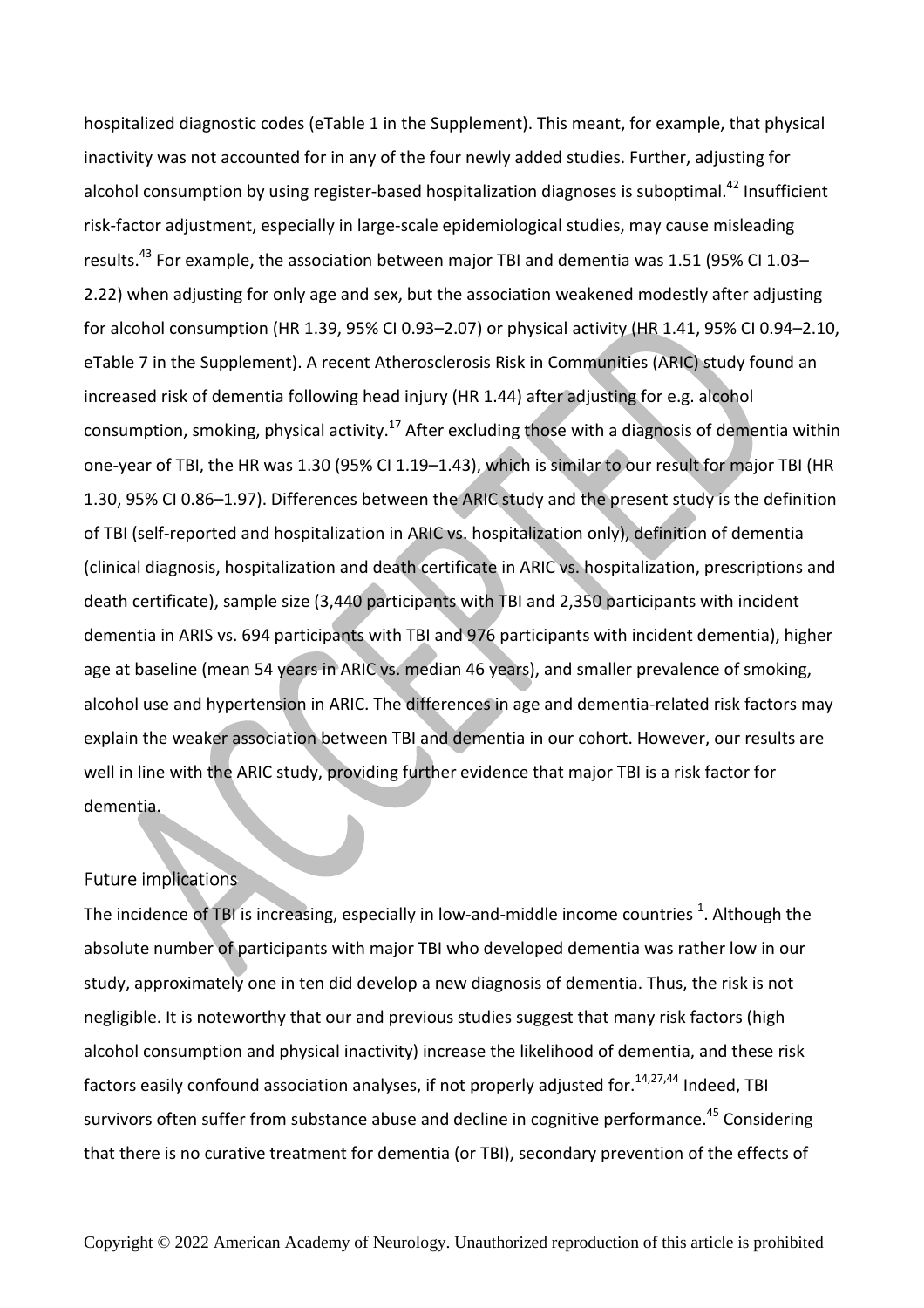modifiable risk factors such as excess alcohol consumption and physical inactivity in the care and rehabilitation of TBI survivors should be prioritized.

## Strengths and limitations of the study

Several strengths of this study should be recognized. Data regarding midlife dementia risk factors were recorded prospectively through a large longitudinal study. In comparison to previous large epidemiological studies, the FINRISK study enabled us to account for self-reported lifestyle factors (e.g. alcohol consumption, smoking, physical activity) instead of relying on register-based comorbidity diagnoses. Data on hospitalized TBI and dementia were recorded prospectively (obtained through the Finnish Care Register) by the treating physician; we did not rely on the memory of participants or their relatives, minimizing the potential for recall bias. With a median follow-up time of almost 16 years per participant, we were able to study the effect of TBI on dementia in middle-aged adults when the risk of TBI is particularly high. We had virtually no loss to follow-up, making selection bias an unlikely explanation for our findings. We were able to obtain data regarding both inpatient and outpatient diagnoses of dementia at all Finnish hospitals. Likewise, there is national and complete coverage of all persons who redeem a prescription for antidementia drugs at all Finnish pharmacies. We did not consider dementia diagnoses within one year of TBI to avoid the possibility of reverse causality. In addition, we included only 'true' minor TBI by selecting those who had hospitalized for no longer than one day and only 'true' major TBI by selecting those who were hospitalized for a minimum of three days. This reduces the possibility that participants with minor TBIs would be coded as having major TBIs and vice versa. We confirmed our results through nested cohort analyses and sensitivity analyses. Importantly, our sensitivity analysis, which used a competing risks model, strengthened our results.

Some limitations should be mentioned. Due to the limited number of participants in the FINRISK cohort who sustained a TBI, we were unable to conduct more detailed subgroup analyses (e.g. sexspecific analyses). Also, due to the limited number of participants with TBI, the failure to reject the null-hypothesis in the fully adjusted model for the association between major TBI and dementia is possibly due to lack of power (type II error). We were only able to include hospitalized participants. Thus, if a participant suffered from a mild TBI and did not seek medical attention it was not captured. The incidence of mild TBI is estimated to be 484 per 100,000 for persons aged 35–64 years, including individuals not hospitalized.<sup>46</sup> Given a study population of 32,385 participants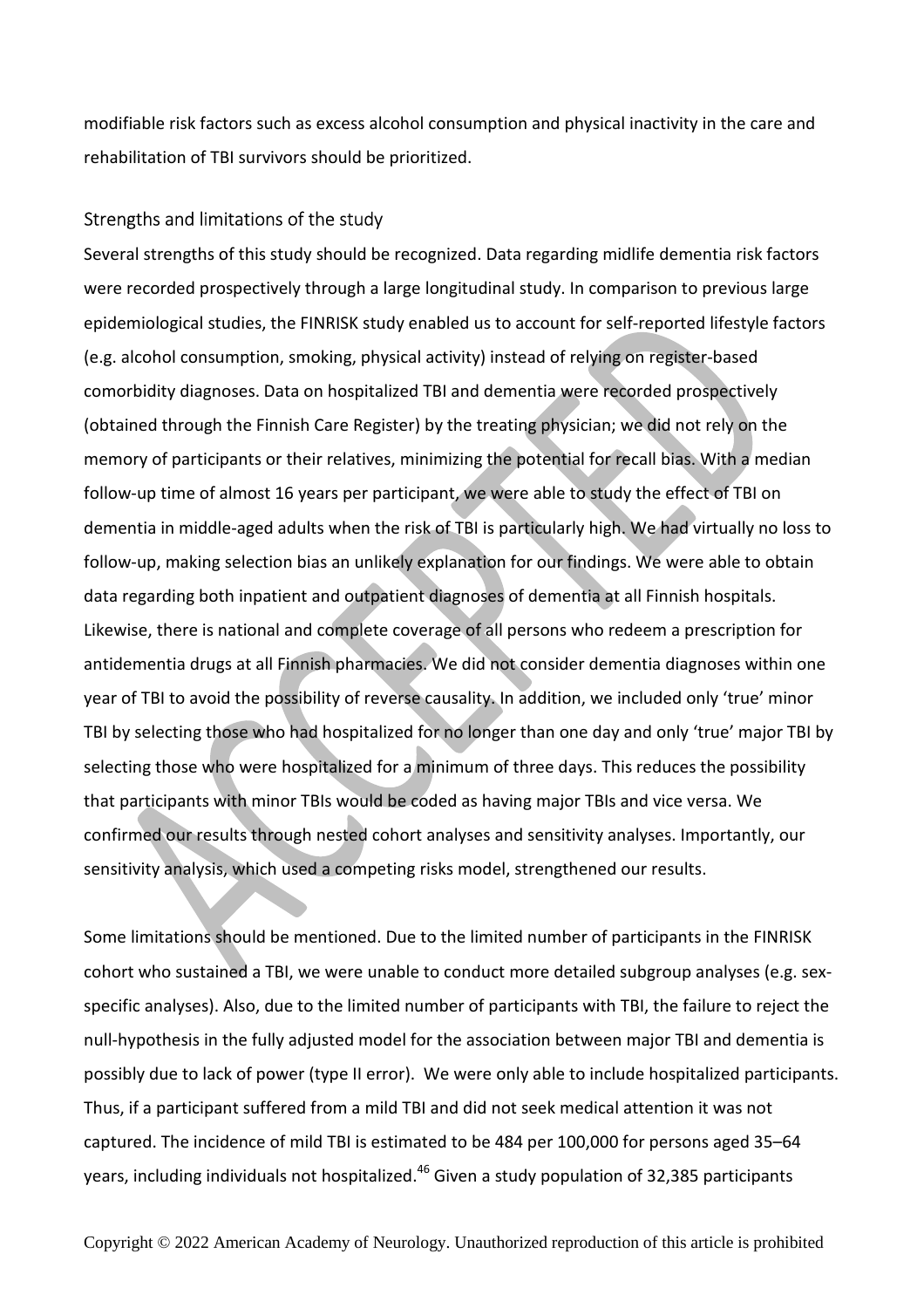followed up for a median time of 15.8 years, one could expect there to be almost 2,500 mild TBIs. However, the incidence of hospitalized TBI in this study was 138 per 100,000 person-years (694 TBI cases, total population 31,909, median follow-up 15.8 years), which is well in line with previously reported the incidence of hospitalized TBI in Finland (101 per 100,000 person-years<sup>47</sup>). Furthermore, we were unable to account for TBI-specific symptoms and findings (e.g. level of consciousness like the GCS score, and head imaging studies). However, it is plausible to assume GCS scores of 14–15 in the minor TBI group and GCS scores of ≤13 in the major TBI group. Some participants suffered from TBI before FINRISK participation, and some suffered afterwards. However, the sensitivity analysis, which included only participants who suffered from TBI after FINRISK participation, generated similar results as the primary analysis. We had no data regarding the severity of dementia. Because we only could include participants hospitalized due to dementia, prescribed an anti-dementia medication or had dementia on their death certificate, it is possible that we might have missed participants with milder dementias. In support of this, in the CAIDE study, the occurrence of dementia in middle-aged Finnish patients followed-up for 20 years was  $4\%$ <sup>15</sup>, which is comparable to the 3.1% observed in the present study (976 dementia cases divided by the total population of 30,933 participants). Participants with minor TBI were generally younger than participants with major TBI. Thus, it is possible that a longer follow-up (longer than 16 years) period for the minor TBI group would have been necessary to capture the association between minor TBI and dementia. However, our nested-control analysis generated similar results as the primary analysis. Our study does not assess the association between repeat or multiple TBI and risk of dementia. The median time at which risk factor questionnaires were administered was approximately 16 years before the diagnosis of dementia. Thus, the study does not account for temporal changes in risk factor behavior. Alcohol consumption was captured through structured questionnaires, which measure only consumption the week prior to the survey. Thus, binge drinkers or former heavy drinkers who now abstain from alcohol might be included in the nondrinker group. Also, especially alcohol consumption but also low cognitive performance, less education and smoking are all associated with an increased risk of TBI and dementia. 8-10,28,37,48-50 Thus, it is possible that adjusting for these variables may cause overadjustment, as the association between TBI and dementia could also be mediated through a change in smoking or alcohol use after TBI. In that situation they are not only confounders but also mediators. Our analyses, however, suggest that is unlikely as our analyses of participants enrolled before and after TBI yielded very similar results. Due to the relatively small number of participants who developed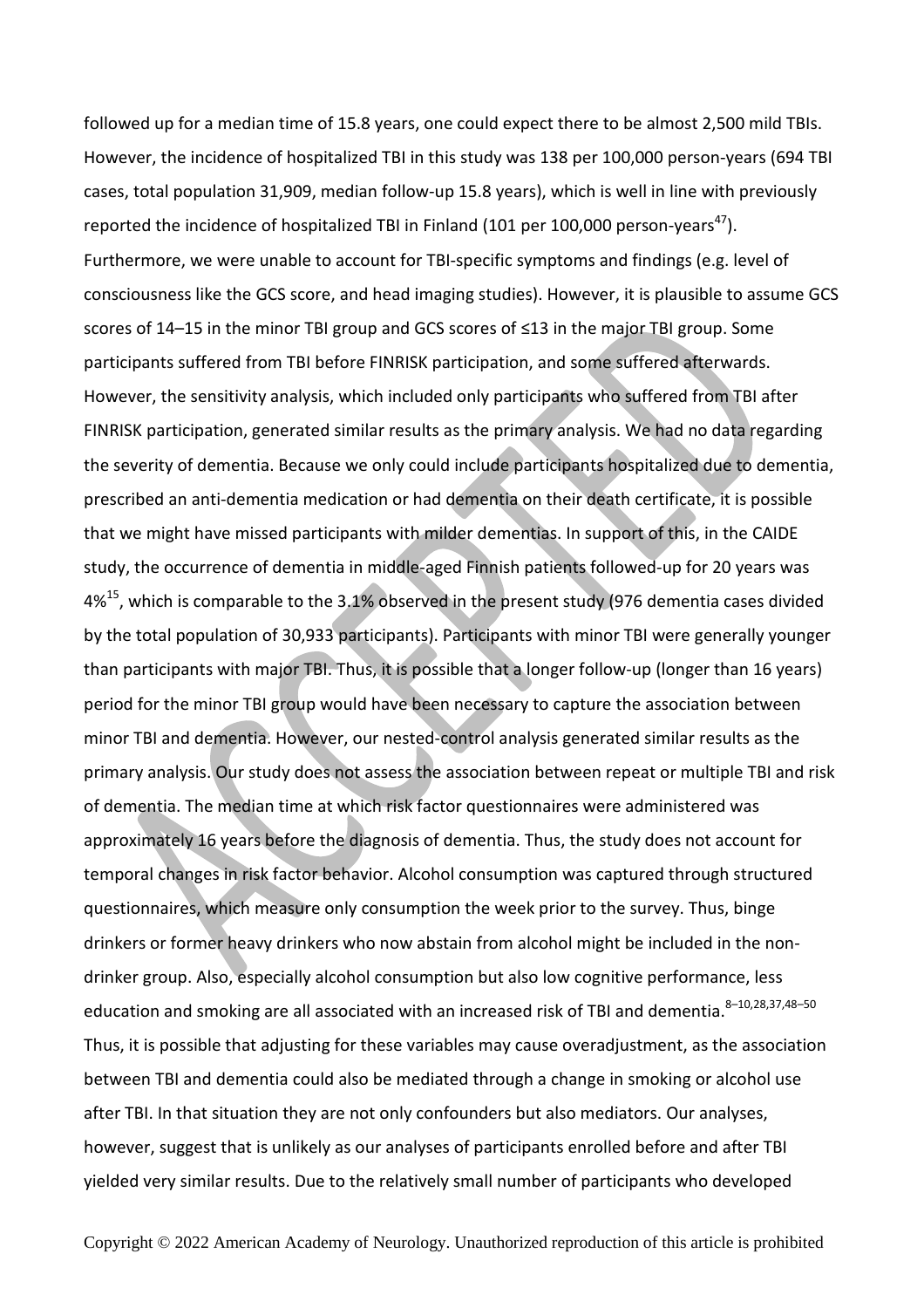dementia, we were unable to stratify AD and non-AD dementias. Finally, the results of FINRISK participants may not be generalizable to settings outside of Finland.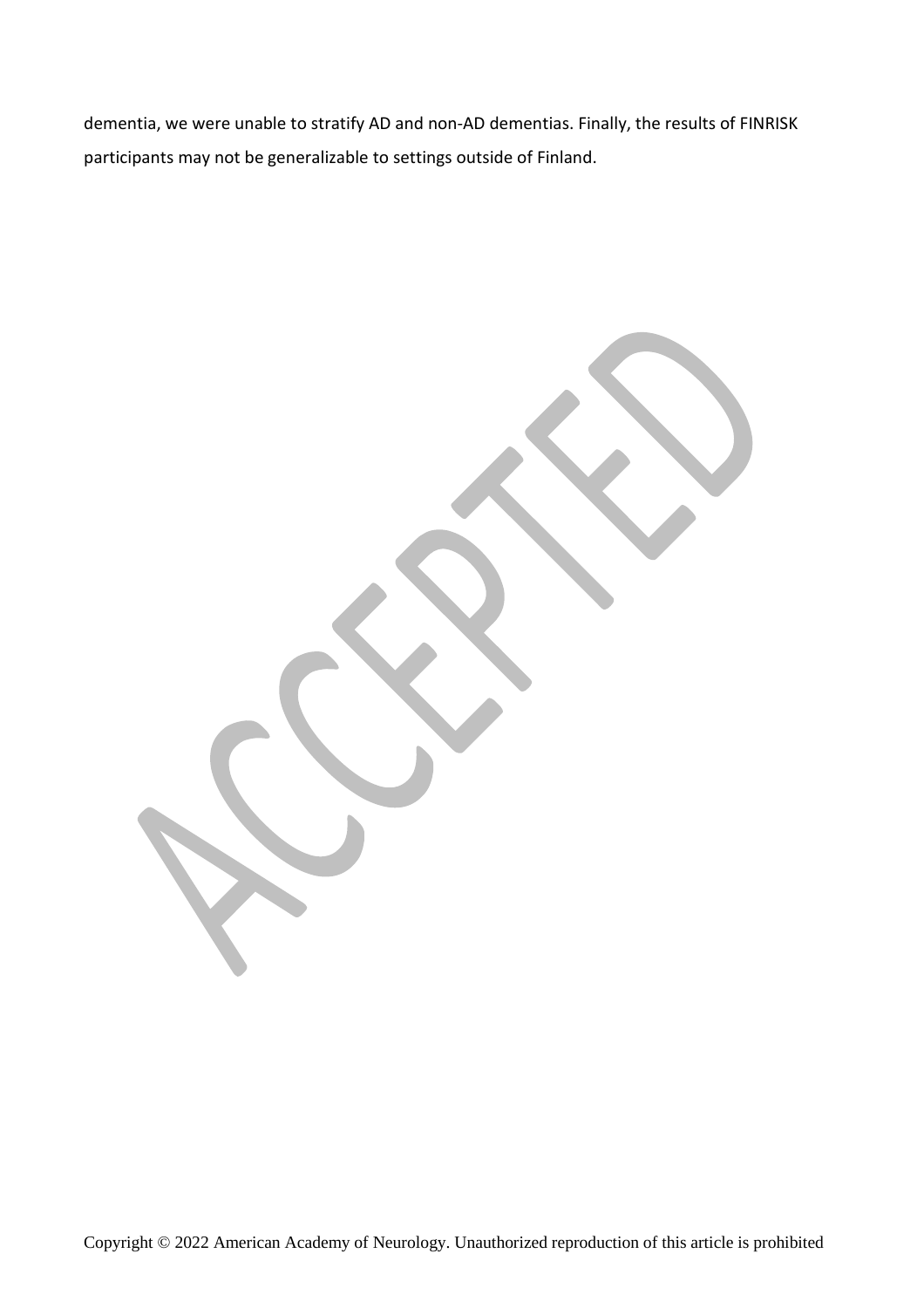# **CONCLUSION**

We found an association between hospitalization for at least three days or more due to major TBI and dementia. The association was diluted after adjusting for other dementia-related risk factors, especially alcohol consumption and physical activity. There was no association between hospitalization for one day or less due to minor TBI and dementia. Secondary prevention of excessive alcohol consumption and physical inactivity could decrease the risk of dementia in major TBI survivors.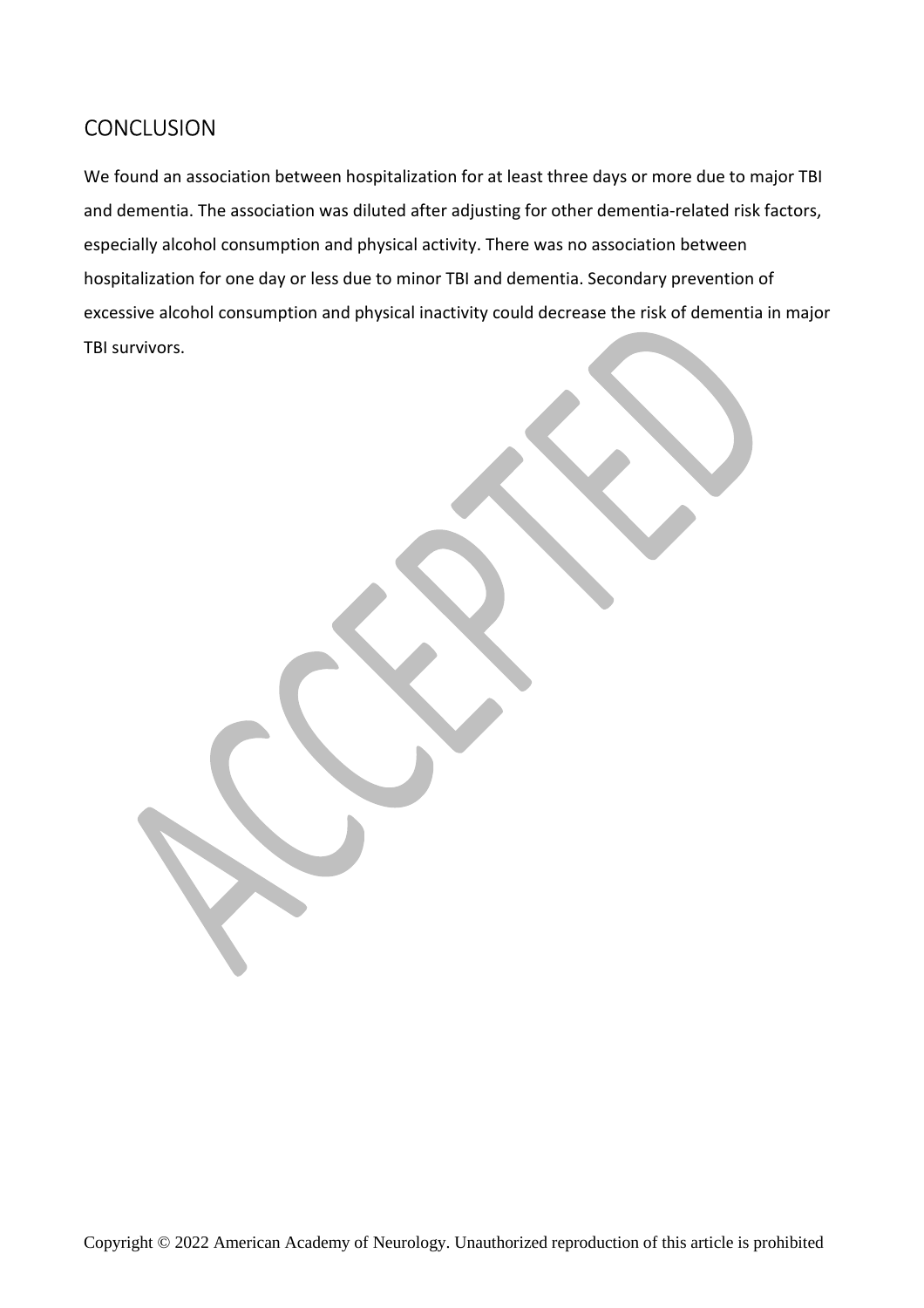# **WNL-2022-200503\_sup --- http://links.lww.com/WNL/B969**

# **REFERENCES**

- 1. GBD 2016 Traumatic Brain Injury and Spinal Cord Injury Collaborators SL, Theadom A, Ellenbogen RG, et al. Global, regional, and national burden of traumatic brain injury and spinal cord injury, 1990-2016: a systematic analysis for the Global Burden of Disease Study 2016. The Lancet Neurology [online serial]. 2018;0. Accessed at: http://www.ncbi.nlm.nih.gov/pubmed/30497965.
- 2. Fann JR, Ribe AR, Pedersen HS, et al. Long-term risk of dementia among people with traumatic brain injury in Denmark: a population-based observational cohort study. The Lancet Psychiatry [online serial]. 2018;0. Accessed at: http://linkinghub.elsevier.com/retrieve/pii/S2215036618300658.
- 3. Nordström A, Nordström P. Traumatic brain injury and the risk of dementia diagnosis: A nationwide cohort study. PLOS Medicine. Public Library of Science; 2018;15:e1002496.
- 4. Tolppanen A-M, Taipale H, Hartikainen S. Head or brain injuries and Alzheimer's disease: A nested case-control register study. Alzheimer's & Dementia. 2017;13:1371–1379.
- 5. Mehta KM, Ott A, Kalmijn S, et al. Head trauma and risk of dementia and Alzheimer's disease: The Rotterdam Study. Neurology. 1999;53:1959–1962.
- 6. Crane PK, Gibbons LE, Dams-O'Connor K, et al. Association of Traumatic Brain Injury With Late-Life Neurodegenerative Conditions and Neuropathologic Findings. JAMA neurology. 2016;98104:7–14.
- 7. Livingston G, Huntley J, Sommerlad A, et al. Dementia prevention, intervention, and care: 2020 report of the Lancet Commission. The Lancet. Elsevier; 2020;396:413–446.
- 8. Nordstrom A, Edin BB, Lindstrom S, Nordstrom P. Cognitive function and other risk factors for mild traumatic brain injury in young men: nationwide cohort study. BMJ (Clinical research ed). 2013;346:f723.
- 9. Nordström A, Nordström P. Cognitive performance in late adolescence and the subsequent risk of subdural hematoma: an observational study of a prospective nationwide cohort. PLoS Med. 2011;8:e1001151.
- 10. Vaaramo K, Puljula J, Tetri S, Juvela S, Hillbom M. Head trauma sustained under the influence of alcohol is a predictor for future traumatic brain injury: a long-term follow-up study. European Journal of Neurology. 2014;21:293–298.
- 11. Ilie G, Adlaf EM, Mann RE, et al. The Moderating Effects of Sex and Age on the Association between Traumatic Brain Injury and Harmful Psychological Correlates among Adolescents. PLOS ONE. Public Library of Science; 2014;9:e108167.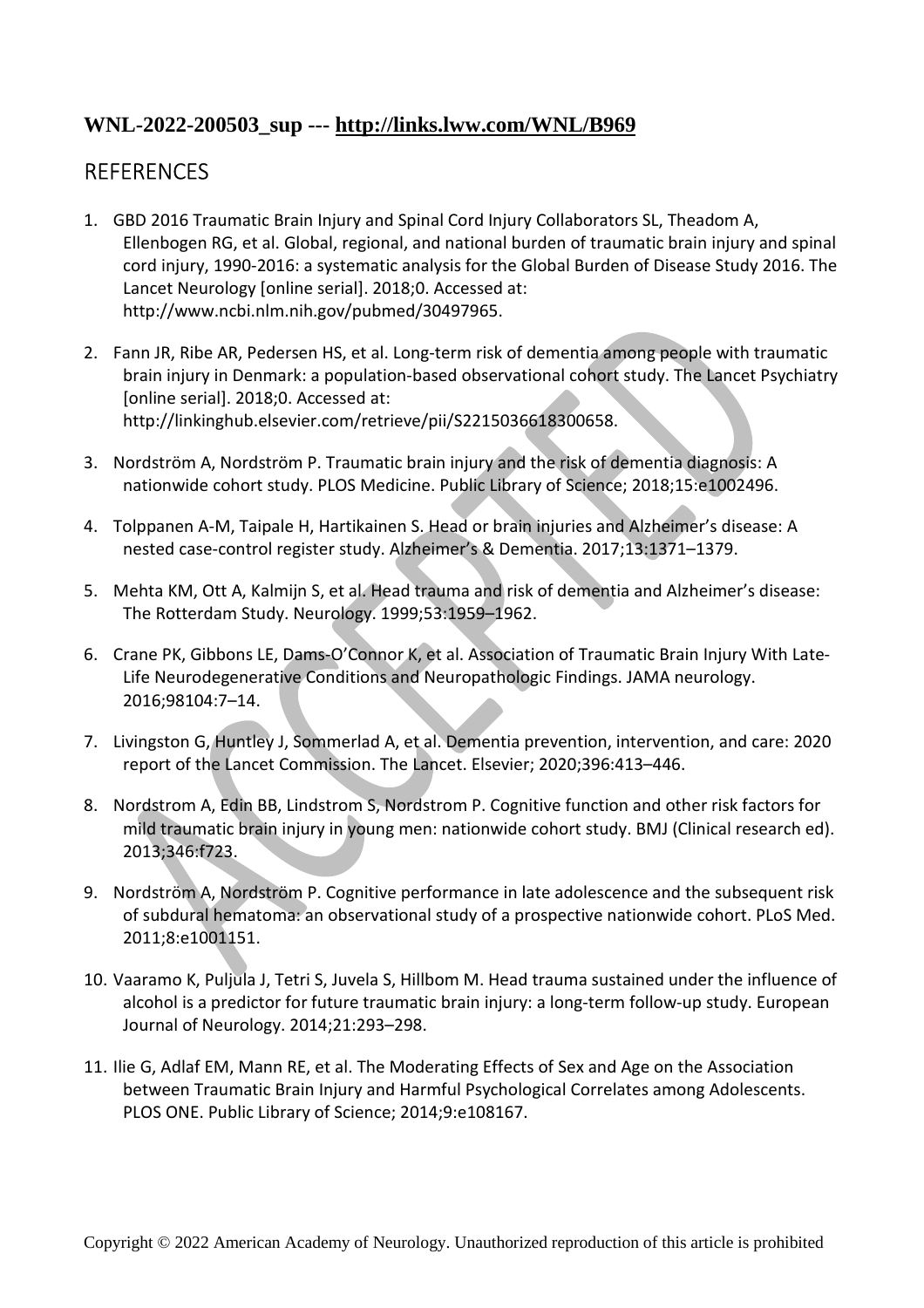- 12. McMillan TM, Weir CJ, Wainman-Lefley J. Mortality and morbidity 15 years after hospital admission with mild head injury: a prospective case-controlled population study. J Neurol Neurosurg Psychiatry. 2014;85:1214–1220.
- 13. Whalley LJ, Deary IJ. Longitudinal cohort study of childhood IQ and survival up to age 76. BMJ. 2001;322:819.
- 14. Topiwala A, Allan CL, Valkanova V, et al. Moderate alcohol consumption as risk factor for adverse brain outcomes and cognitive decline: longitudinal cohort study. BMJ. British Medical Journal Publishing Group; 2017;357:j2353.
- 15. Kivipelto M, Ngandu T, Laatikainen T, Winblad B, Soininen H, Tuomilehto J. Risk score for the prediction of dementia risk in 20 years among middle aged people: a longitudinal, populationbased study. Lancet Neurology. 2006;5:735–741.
- 16. Montero-Odasso M, Speechley M. Falls in Cognitively Impaired Older Adults: Implications for Risk Assessment And Prevention. J Am Geriatr Soc. 2018;66:367–375.
- 17. Schneider ALC, Selvin E, Latour L, et al. Head injury and 25-year risk of dementia. Alzheimer's & Dementia. Epub 2021 Mar 9.:alz.12315.
- 18. Raj R, Kaprio J, Korja M, Mikkonen ED, Jousilahti P, Siironen J. Risk of hospitalization with neurodegenerative disease after moderate-to-severe traumatic brain injury in the working-age population: A retrospective cohort study using the Finnish national health registries. PLoS medicine. 2017;14.
- 19. Godbolt AK, Cancelliere C, Hincapié CA, et al. Systematic review of the risk of dementia and chronic cognitive impairment after mild traumatic brain injury: Results of the international collaboration on mild traumatic brain injury prognosis. 2014.
- 20. Borodulin K, Tolonen H, Jousilahti P, et al. Cohort Profile: The National FINRISK Study. Int J Epidemiol. 2018;47:696–696i.
- 21. National Center for Injury Prevention and Control (U.S.), editor. Report to Congress on mild traumatic brain injury in the United States; steps to prevent a serious public health problem. Centers for Disease Control and Prevention; Epub 2003 Sep. Accessed at: https://stacks.cdc.gov/view/cdc/6544.
- 22. Working group set up by the Finnish Medical Society Duodecim, Finnish Geriatric Society, Finnish Neurologic Society, Finnish Psychogeriatric Society and Finnish General Practicioners Society. Memory disorders. Current Care Guidelines.
- 23. Solomon A, Ngandu T, Soininen H, Hallikainen MM, Kivipelto M, Laatikainen T. Validity of dementia and Alzheimer's disease diagnoses in Finnish national registers. Alzheimers Dement. 2014;10:303–309.
- 24. Gardner RC, Burke JF, Nettiksimmons J, Kaup A, Barnes DE, Yaffe K. Dementia risk after traumatic brain injury vs nonbrain trauma: the role of age and severity. JAMA Neurology. 2014;71:1490.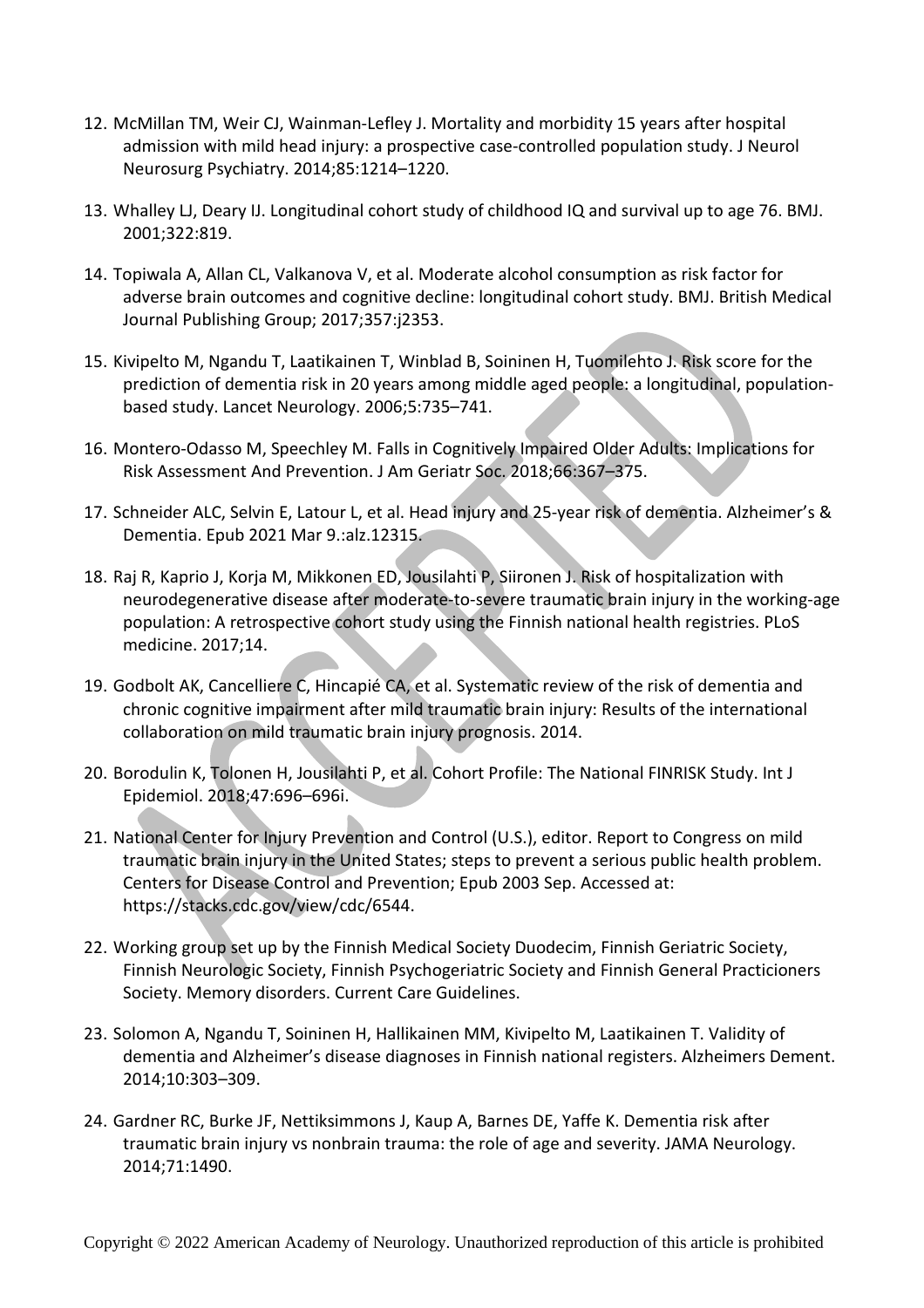- 25. Borodulin K, Vartiainen E, Peltonen M, et al. Forty-year trends in cardiovascular risk factors in Finland. European Journal of Public Health. 2015;25:539–546.
- 26. von Elm E, Altman DG, Egger M, et al. Strengthening the Reporting of Observational Studies in Epidemiology (STROBE) statement: guidelines for reporting observational studies. BMJ. 2007;335:806–808.
- 27. Sabia S, Fayosse A, Dumurgier J, et al. Alcohol consumption and risk of dementia: 23 year follow-up of Whitehall II cohort study. BMJ. British Medical Journal Publishing Group; 2018;362:k2927.
- 28. Christensen HN, Diderichsen F, Hvidtfeldt UA, et al. Joint Effect of Alcohol Consumption and Educational Level on Alcohol-related Medical Events: A Danish Register-based Cohort Study. Epidemiology. 2017;28:872–879.
- 29. Fine JP, Gray RJ. A Proportional Hazards Model for the Subdistribution of a Competing Risk. Journal of the American Statistical Association. [American Statistical Association, Taylor & Francis, Ltd.]; 1999;94:496–509.
- 30. Zanier ER, Bertani I, Sammali E, et al. Induction of a transmissible tau pathology by traumatic brain injury. Brain. 2018;141:2685–2699.
- 31. Johnson VE, Stewart JE, Begbie FD, Trojanowski JQ, Smith DH, Stewart W. Inflammation and white matter degeneration persist for years after a single traumatic brain injury. Brain. 2013;136:28–42.
- 32. Johnson VE, Stewart W, Smith DH. Widespread tau and amyloid-beta pathology many years after a single traumatic brain injury in humans. Brain Pathology. 2012;22:142–149.
- 33. Graham NS, Sharp DJ. Understanding neurodegeneration after traumatic brain injury: from mechanisms to clinical trials in dementia. J Neurol Neurosurg Psychiatry. BMJ Publishing Group Ltd; 2019;90:1221–1233.
- 34. Rugbjerg K, Ritz B, Korbo L, Martinussen N, Olsen J. Risk of Parkinson's disease after hospital contact for head injury: population based case-control study. [online]. 2009. Accessed at: http://ovidsp.ovid.com/ovidweb.cgi?T=JS&PAGE=reference&D=ovftj&NEWS=N&AN=0000259 1-200901030-00037.
- 35. Puljula J, Vaaramo K, Tetri S, Juvela S, Hillbom M. Risk for All-cause and Traumatic Death in Head Trauma Subjects. Annals of Surgery. 2016;263:1235–1239.
- 36. Harrison-Felix C, Kreider SED, Arango-Lasprilla JC, et al. Life expectancy following rehabilitation: a NIDRR Traumatic Brain Injury Model Systems study. J Head Trauma Rehabil. 2012;27:E69-80.
- 37. Wilson RS, Hebert LE, Scherr PA, Barnes LL, Mendes de Leon CF, Evans DA. Educational attainment and cognitive decline in old age. Neurology. 2009;72:460–465.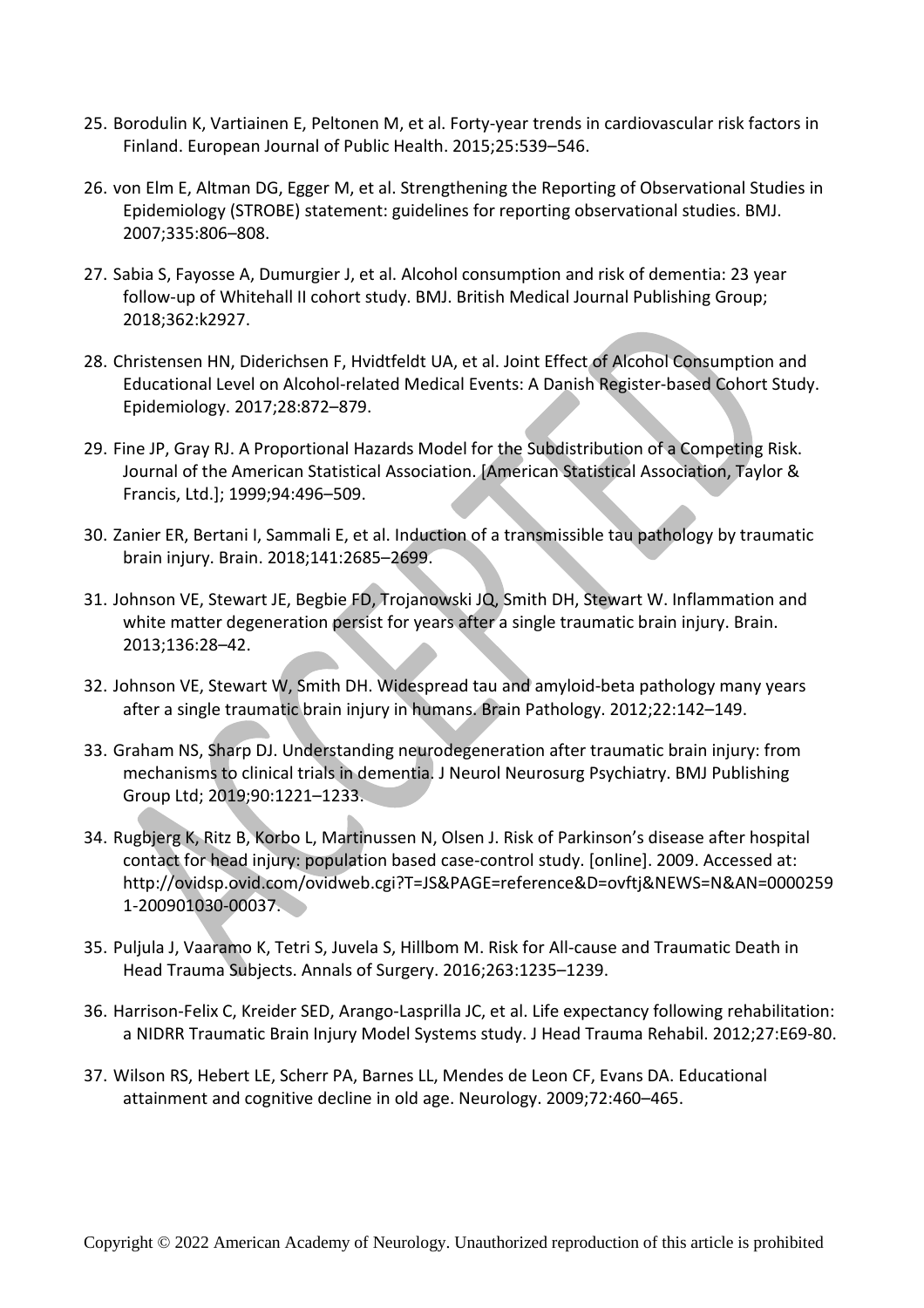- 38. Snowdon DA, Kemper SJ, Mortimer JA, Greiner LH, Wekstein DR, Markesbery WR. Linguistic ability in early life and cognitive function and Alzheimer's disease in late life. Findings from the Nun Study. JAMA. 1996;275:528–532.
- 39. Huang C-H, Lin C-W, Lee Y-C, et al. Is traumatic brain injury a risk factor for neurodegeneration? A meta-analysis of population-based studies. BMC Neurol. 2018;18:184.
- 40. Barnes DE, Byers AL, Gardner RC, Seal KH, Boscardin WJ, Yaffe K. Association of Mild Traumatic Brain Injury With and Without Loss of Consciousness With Dementia in US Military Veterans. JAMA Neurol. 2018;75:1055–1061.
- 41. Chu S-F, Chiu W-T, Lin H-W, Chiang Y-H, Liou T-H. Hazard Ratio and Repeat Injury for Dementia in Patients With and Without a History of Traumatic Brain Injury: A Population-Based Secondary Data Analysis in Taiwan. Asia Pac J Public Health. 2016;28:519–527.
- 42. Smothers BA, Yahr HT, Ruhl CE. Detection of alcohol use disorders in general hospital admissions in the United States. Arch Intern Med. 2004;164:749–756.
- 43. Smoliga JM, Zavorsky GS. Team Logo Predicts Concussion Risk: Lessons in Protecting a Vulnerable Sports Community from Misconceived, but Highly Publicized Epidemiologic Research. Epidemiology. 2017;28:753–757.
- 44. Järvenpää T, Rinne JO, Koskenvuo M, Räihä I, Kaprio J. Binge drinking in midlife and dementia risk. Epidemiology. 2005;16:766–771.
- 45. Jorge RE, Starkstein SE, Arndt S, Moser D, Crespo-Facorro B, Robinson RG. Alcohol misuse and mood disorders following traumatic brain injury. Arch Gen Psychiatry. 2005;62:742–749.
- 46. Feigin VL, Theadom A, Barker-Collo S, et al. Incidence of traumatic brain injury in New Zealand: A population-based study. The Lancet Neurology. 2013;12:53–64.
- 47. Koskinen S, Alaranta H. Traumatic brain injury in Finland 1991-2005: a nationwide register study of hospitalized and fatal TBI. Brain Injury. 2008;22:205–214.
- 48. Hingson RW, Heeren T, Jamanka A, Howland J. Age of drinking onset and unintentional injury involvement after drinking. JAMA. 2000;284:1527–1533.
- 49. Leistikow BN, Martin DC, Samuels SJ. Injury death excesses in smokers: a 1990-95 United States national cohort study. Inj Prev. 2000;6:277–280.
- 50. Rusanen M, Rovio S, Ngandu T, et al. Midlife smoking, apolipoprotein E and risk of dementia and Alzheimer's disease: a population-based cardiovascular risk factors, aging and dementia study. Dement Geriatr Cogn Disord. 2010;30:277–284.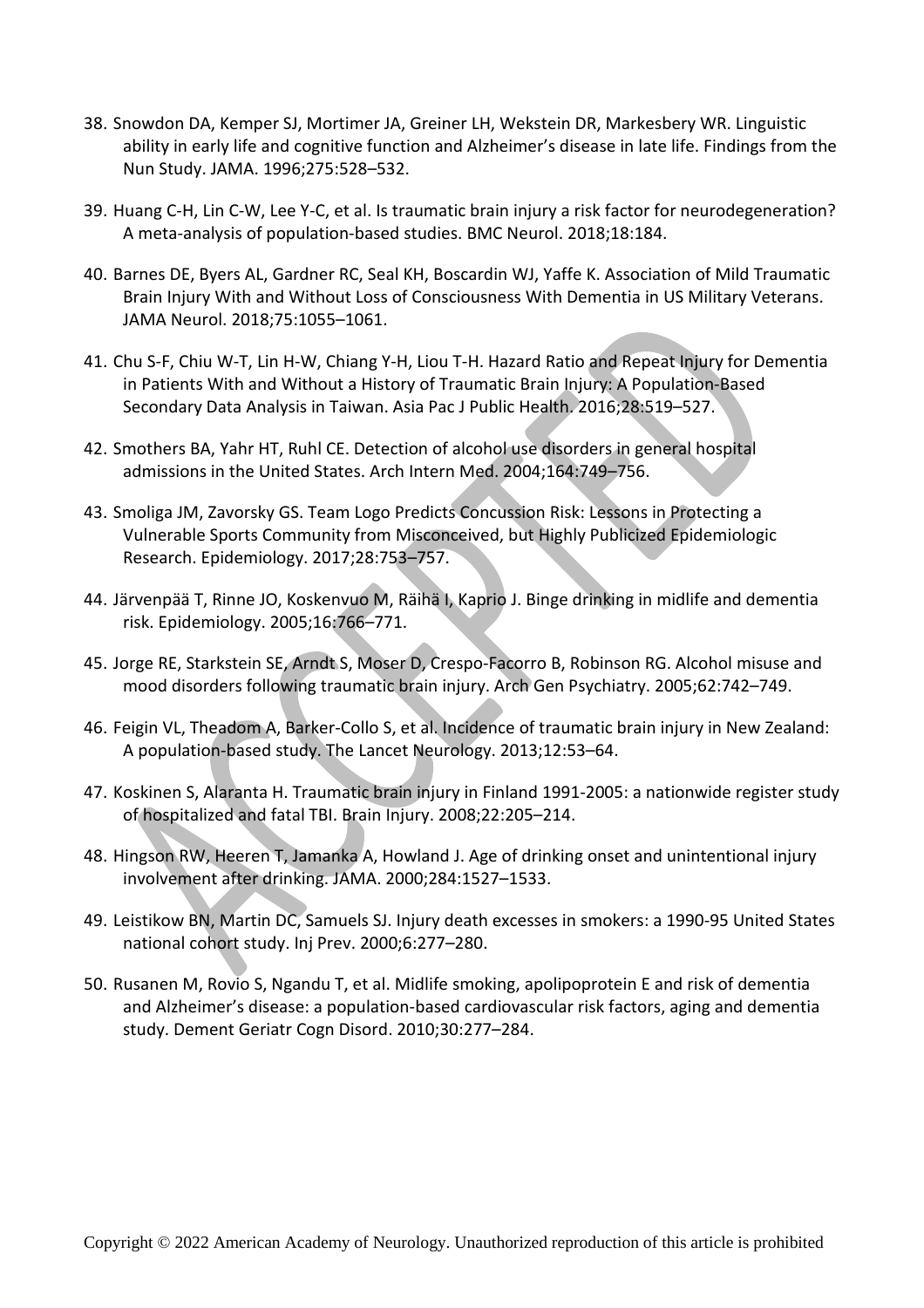| Table 1: Baseline characteristics between participants with no history of traumatic brain injury, |  |  |  |
|---------------------------------------------------------------------------------------------------|--|--|--|
| minor and major traumatic brain injury                                                            |  |  |  |

| <b>Variables</b>                                  | <b>No TBI</b> $(n=31,215)$ | <b>Minor TBI</b><br>$(n=406)$ | Major TBI $(n=288)$ |
|---------------------------------------------------|----------------------------|-------------------------------|---------------------|
| Age at baseline, median (IQR)                     | $46(36-55)$                | 45 (35, 54)                   | 53 (43, 60)         |
| Age at TBI, median (IQR)                          | NA.                        | 40 (20, 54)                   | 54 (40, 67)         |
| Age at dementia, median (IQR)                     | 75 (70, 79)                | 76 (73, 82)                   | 73 (67, 78)         |
| <b>Sex</b>                                        |                            |                               |                     |
| Female                                            | 16,815 (54%)               | 168 (41%)                     | 82 (28%)            |
| Male                                              | 14,400 (46%)               | 238 (59%)                     | 206 (72%)           |
| <b>Educational status*</b>                        |                            |                               |                     |
| Low                                               | 9,800 (32%)                | 137 (34%)                     | 119 (39%)           |
| Average                                           | 10,212 (33%)               | 137 (34%)                     | 85 (30%)            |
| High                                              | 10,912 (35%)               | 128 (32%)                     | 86 (31%)            |
| Alcohol consumption <sup>†</sup>                  |                            |                               |                     |
| Non-drinker                                       | 10,693 (35%)               | 156 (40%)                     | 191 (36%)           |
| Light drinker                                     | 14,449 (47%)               | 169 (43%)                     | $114(41\%)$         |
| Moderate to heavy drinker                         | 5,451 (18%)                | 69 (17%)                      | 65 (23%)            |
| Smokingt                                          |                            |                               |                     |
| Non-smoker                                        | 16,383 (53%)               | 200 (49%)                     | 110 (38%)           |
| Former smoker                                     | 6,656(21%)                 | 78 (19%)                      | 56 (20%)            |
| Current, $\leq 15$ cigarettes/day                 | 4,844 (16%)                | 72 (18%)                      | 59(21%)             |
| Current, $>15$ cigarettes/day                     | 3,182 (10%)                | 54 (13%)                      | 59 (21%)            |
| Leisure time physical activity                    |                            |                               |                     |
| Sedentary                                         | 7,010 (23%)                | 100(25%)                      | 73(26%)             |
| Light                                             | 16,243 (52%)               | 193 (48%)                     | 161 (57%)           |
| Moderate to intense                               | 7,701 (25%)                | 110(27%)                      | 48 (17%)            |
| <b>Hypertension</b> §                             | 14,108 (45%)               | 181 (45%)                     | 150 (52%)           |
| <b>Median time at risk per participant, years</b> | 15.8                       | 15.8                          | 15.9                |

*Abbreviations:* IQR=interquartile Range, TBI=traumatic brain injury.

\*307 missing values (0.9%), †653 missing values (2.0%), ‡162 missing values (0.5%), ¶276 missing values (0.9%), §85 missing values (0.3%).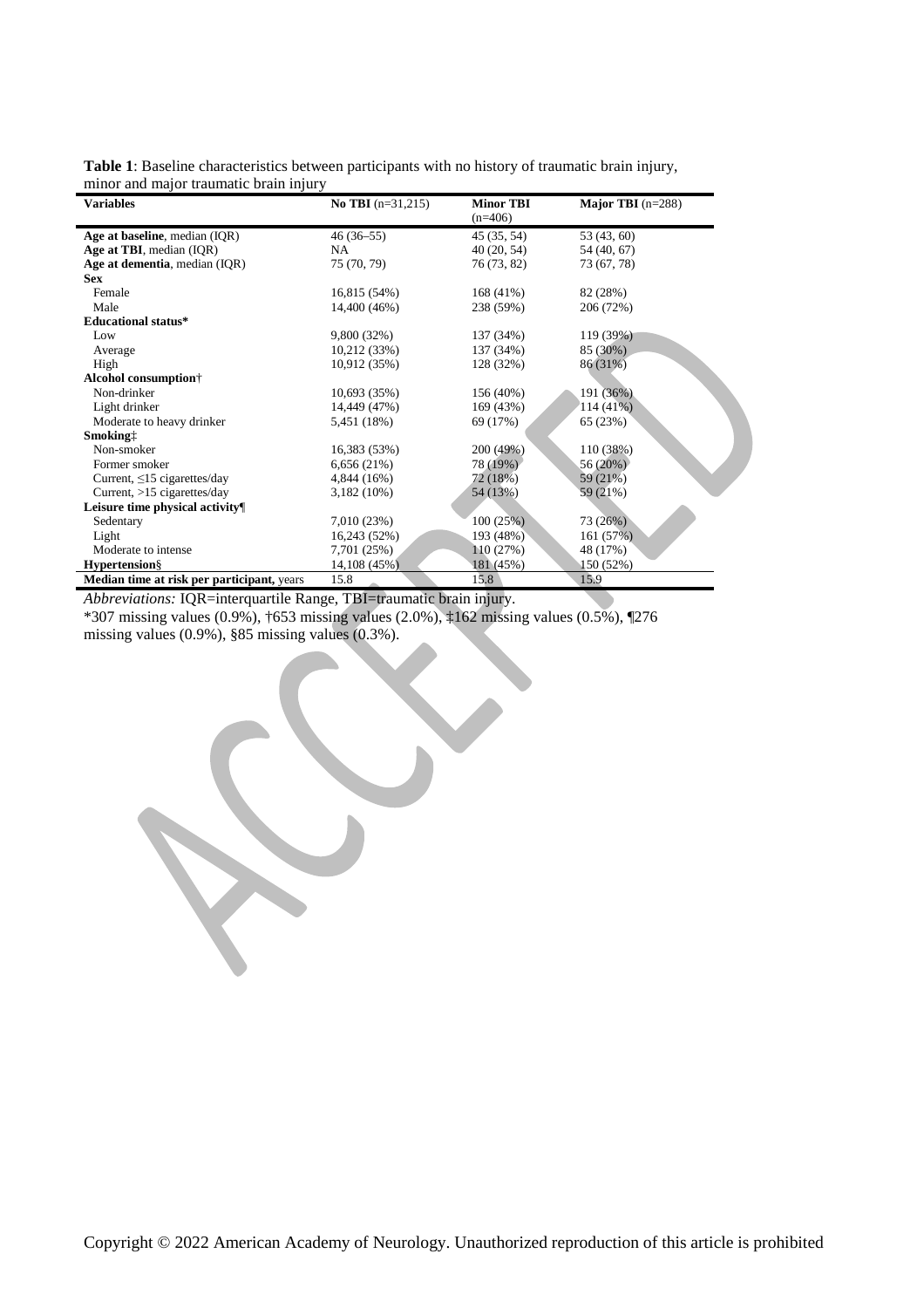|                               | <b>Table 2:</b> Hazard ratios and 95% confidence intervals from the Cox proportional hazards |
|-------------------------------|----------------------------------------------------------------------------------------------|
| model by degree of adjustment |                                                                                              |

| Variable                          | HR (95% CI)         | p-value |
|-----------------------------------|---------------------|---------|
| <b>Partially adjusted model</b>   |                     |         |
| <b>History of TBI</b>             |                     |         |
| No TBI                            | 1.0                 |         |
| Minor TBI                         | $0.67(0.35-1.29)$   | 0.230   |
| Major TBI                         | $1.51(1.03-2.22)$   | 0.036   |
| <b>Sex</b>                        |                     |         |
| Male                              | 1.0                 |         |
| Female                            | $0.96(0.85 - 1.10)$ | 0.571   |
| <b>Fully adjusted</b>             |                     |         |
| <b>History of TBI</b>             |                     |         |
| No TBI                            | 1.0                 |         |
| Minor TBI                         | $0.64(0.33-1.23)$   | 0.184   |
| Major TBI                         | $1.30(0.86 - 1.97)$ | 0.219   |
| <b>Sex</b>                        |                     |         |
| Male                              | 1.0                 |         |
| Female                            | $0.88(0.76 - 1.02)$ | 0.086   |
| <b>Education status</b>           |                     |         |
| Low                               | 1.0                 |         |
| Middle                            | $0.80(0.67-0.94)$   | 0.007   |
| High                              | $0.79(0.67-0.93)$   | 0.004   |
| <b>Smoking</b>                    |                     |         |
| Non-smoker                        | 1.0                 |         |
| Former smoker                     | $0.98(0.82 - 1.16)$ | 0.790   |
| Current, $\leq 15$ cigarettes/day | $1.20(0.96-1.50)$   | 0.110   |
| Current, $>15$ cigarettes/day     | $0.99(0.75 - 1.30)$ | 0.929   |
| <b>Alcohol consumption</b>        |                     |         |
| Non-drinker                       | $1.28(1.11-1.48)$   | 0.001   |
| Light drinker                     | 1.0                 |         |
| Moderate to heavy drinker         | $1.21(0.97-1.51)$   | 0.088   |
| Leisure time physical activity    |                     |         |
| Sedentary                         | 1.0 <sub>1</sub>    |         |
| Light                             | $0.84(0.72 - 0.98)$ | 0.032   |
| Moderate to intense               | $0.72(0.57-0.91)$   | 0.005   |
| <b>Hypertension</b>               | $1.01(0.88 - 1.16)$ | 0.873   |

Both models were adjusted for adjusted for year of FINRISK study participation. The partially adjusted model adjusts for age and sex, the fully adjusted model for all

covariates.

*Abbreviations*: CI=confidence interval, HR=hazards ratio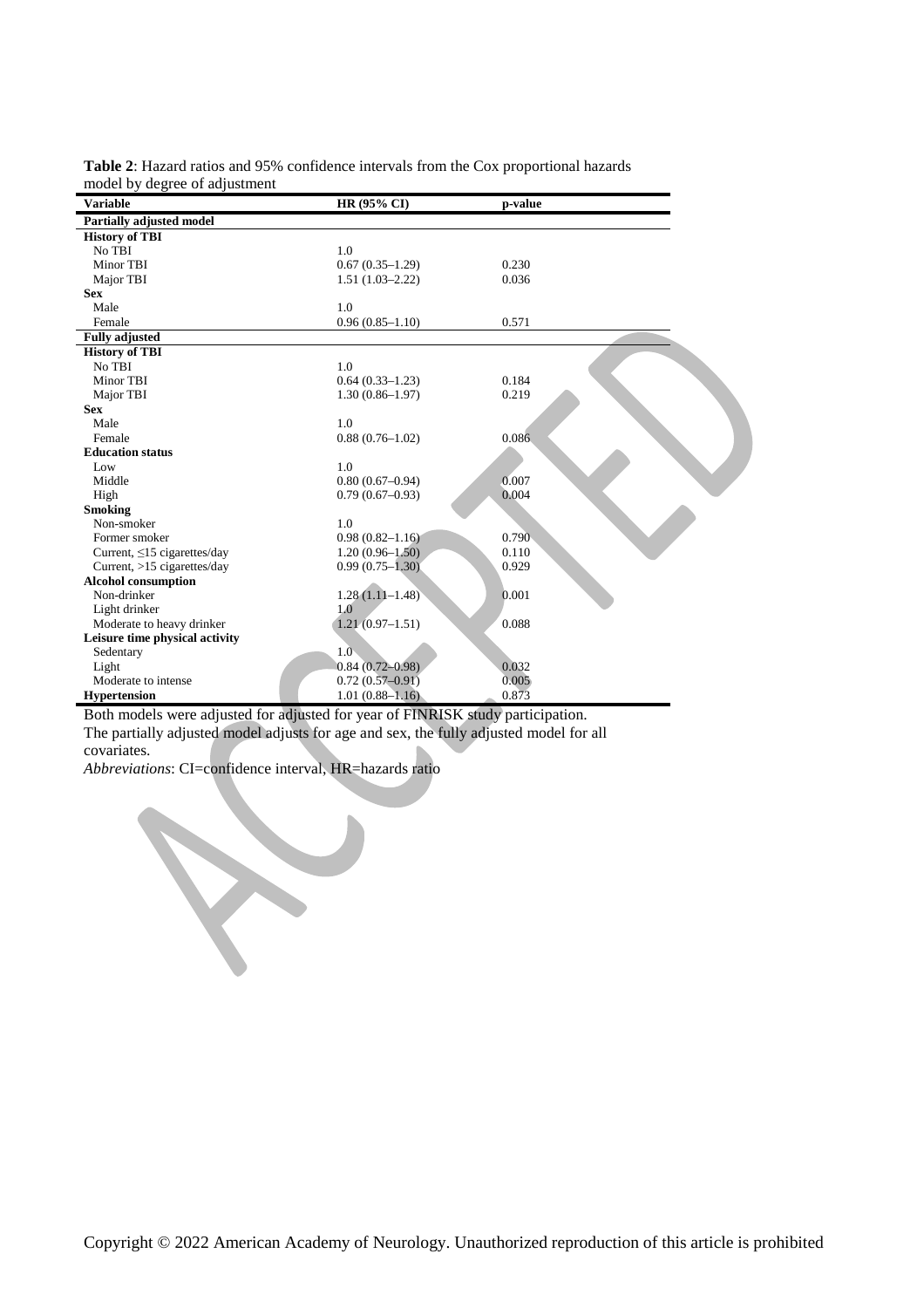# FIGURE LEGENDS

**Figure 1**: Flow chart showing the FINRISK study population according to the history of traumatic brain injury. Abbreviations: TBI = traumatic brain injury, LOS = length of hospital stay.



**Figure 2**: Flow chart showing dementia diagnoses in the FINRISK study population. Abbreviation: TBI = traumatic brain injury. Of the 1,010 participants with dementia, 34 cases were excluded as these belonged to participants not fulfilling the criteria for minor or major TBI (i.e. minor TBI hospitalized for >1 day and major TBI hospitalized <3 days).

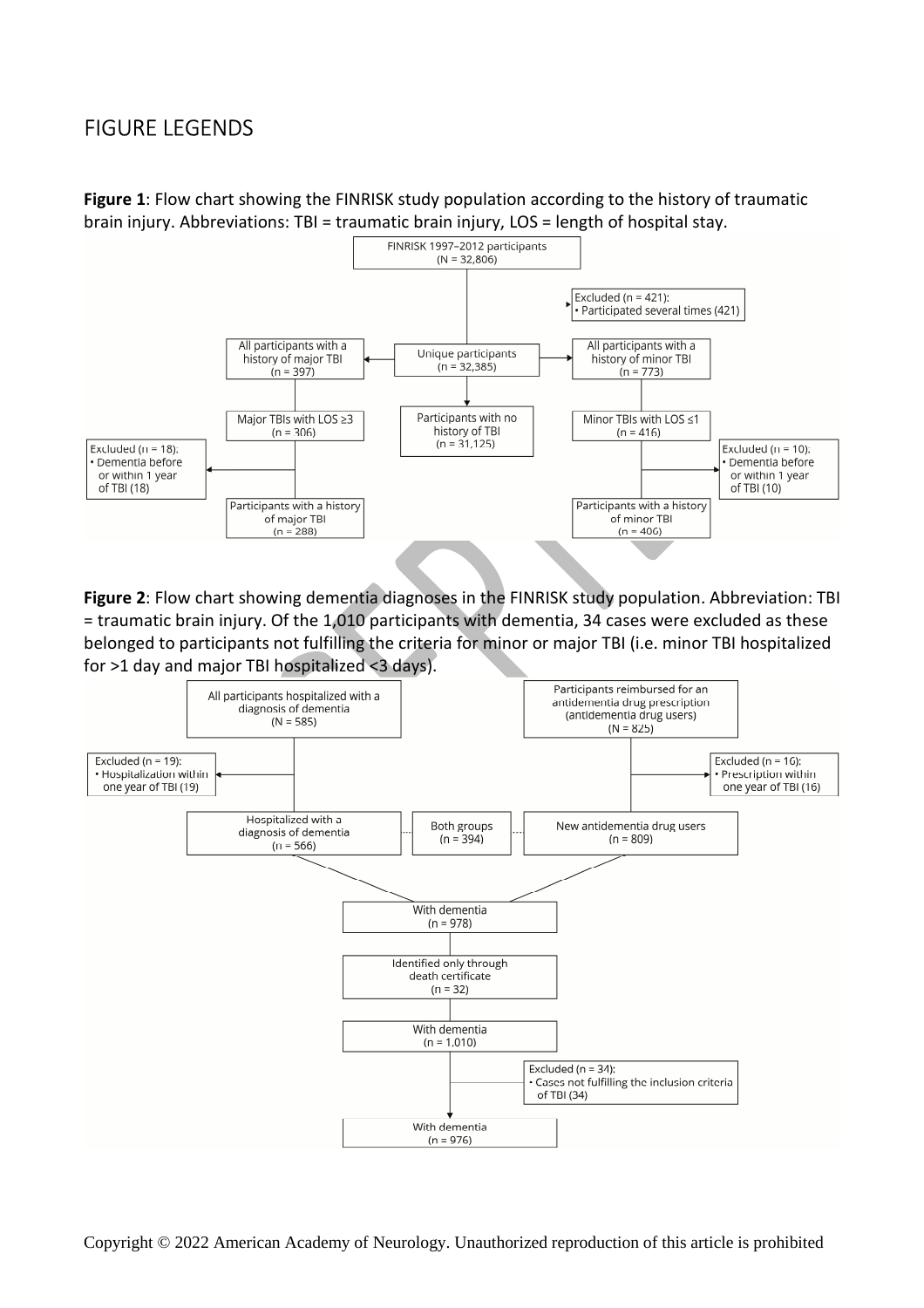**Figure 3**: Results of the fully adjusted Cox proportional hazards regression model, showing risk factors for dementia. Abbreviations: HR = hazard ratio, CI = confidence interval, TBI = traumatic brain injury.